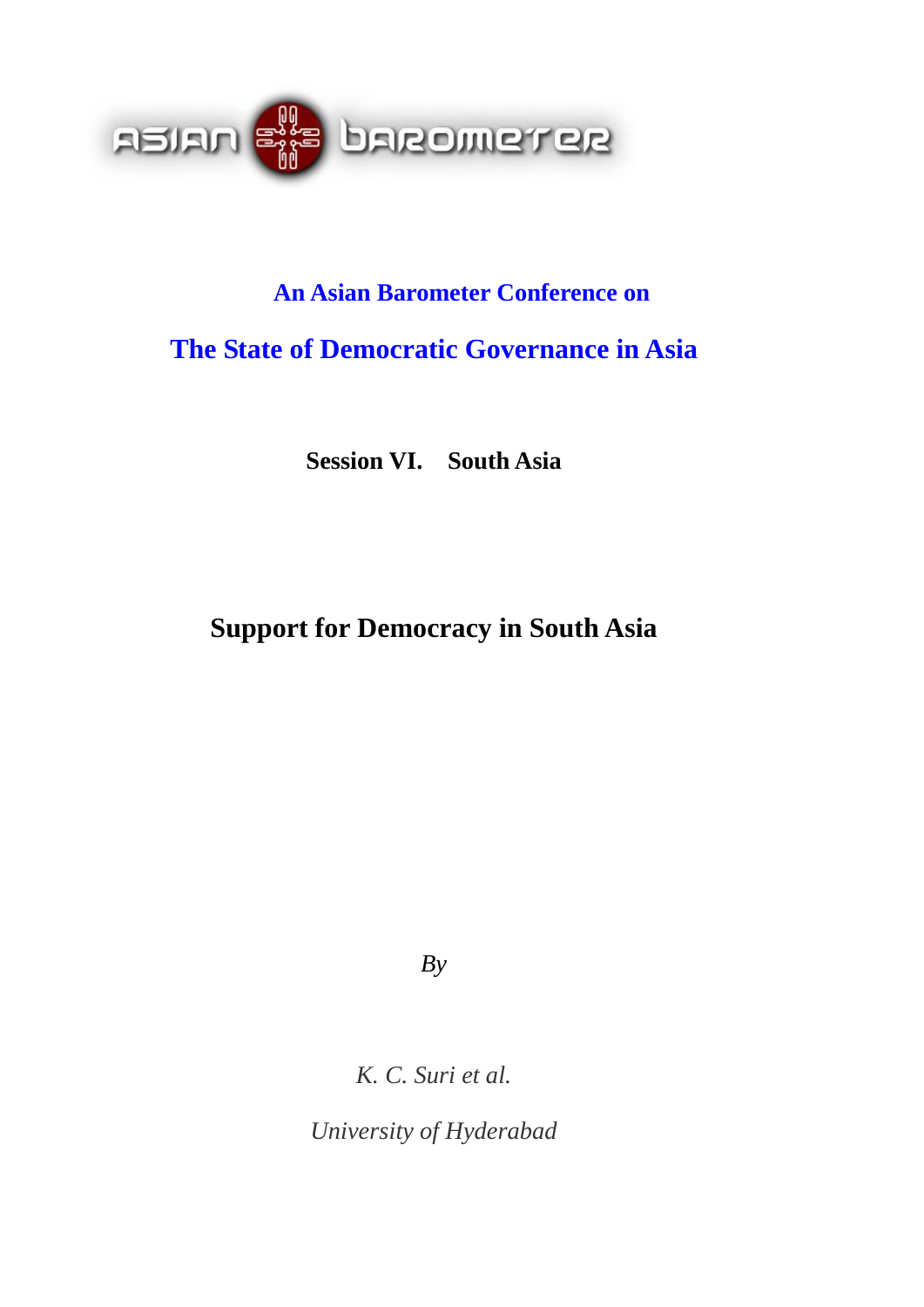# **Support for Democracy in South Asia**

**K.C. Suri Peter R. deSouza Suhas Palshikar Yogendra Yadav**[∗](#page-1-0)

## **I. Introduction**

 $\overline{a}$ 

The idea and practice of democracy in the post-colonial and economically less developed nations has been marked by shifting moments of hope, despair and aporia, undulating periods of its resurgence, reversal and placidity and alternating phases of breakdown, impasse and consolidation. South Asia is no exception. If we consider democracy not as an embedded idea abstracted from the experience of the English-speaking western nations but as one that is being and need to be reinvented time and again in different parts of the world, not as feature that nations either have it or do not have it but as something that they are having it, and not as a rigid set of political institutions to be introduced in a country at one go but as institutional arrangements that evolve through trial and error, South Asia is one region that should excite interest in any student of democracy.

For any assessment of the condition of democracy in the world today, it is imperative to understand the condition of democracy in the South Asian region, which comprises about one-fifth of the world's population and about one-third of the world population living under democratic or semidemocratic political order. It has been a dynamic region for democracy, a theatre of struggles for democratization and successful resistance against authoritarian regimes that sought to push back the democratic aspirations of the people and undermine or overthrow democratic political institutions.

Political theorists, especially those who are studying democracy, have pointed out that the endurance of democracy in this region, particularly in India, defies the view that democracy cannot be introduced or, when introduced, cannot be sustained in societies characterized by high levels of diversity and low levels of economic development, the two features which the countries of the region possess in ample measure. More than a quarter of the population in the region lives under the

<span id="page-1-0"></span>K.C. Suri is professor of political science at University of Hyderabad; Peter R. deSouza is director of the Indian Institute of Advanced Study in Shimla; Suhas Palshikar is professor of political science of Pune; and Yogendra Yadav is senior fellow at the Centre for the Study of Developing Societies in Delhi.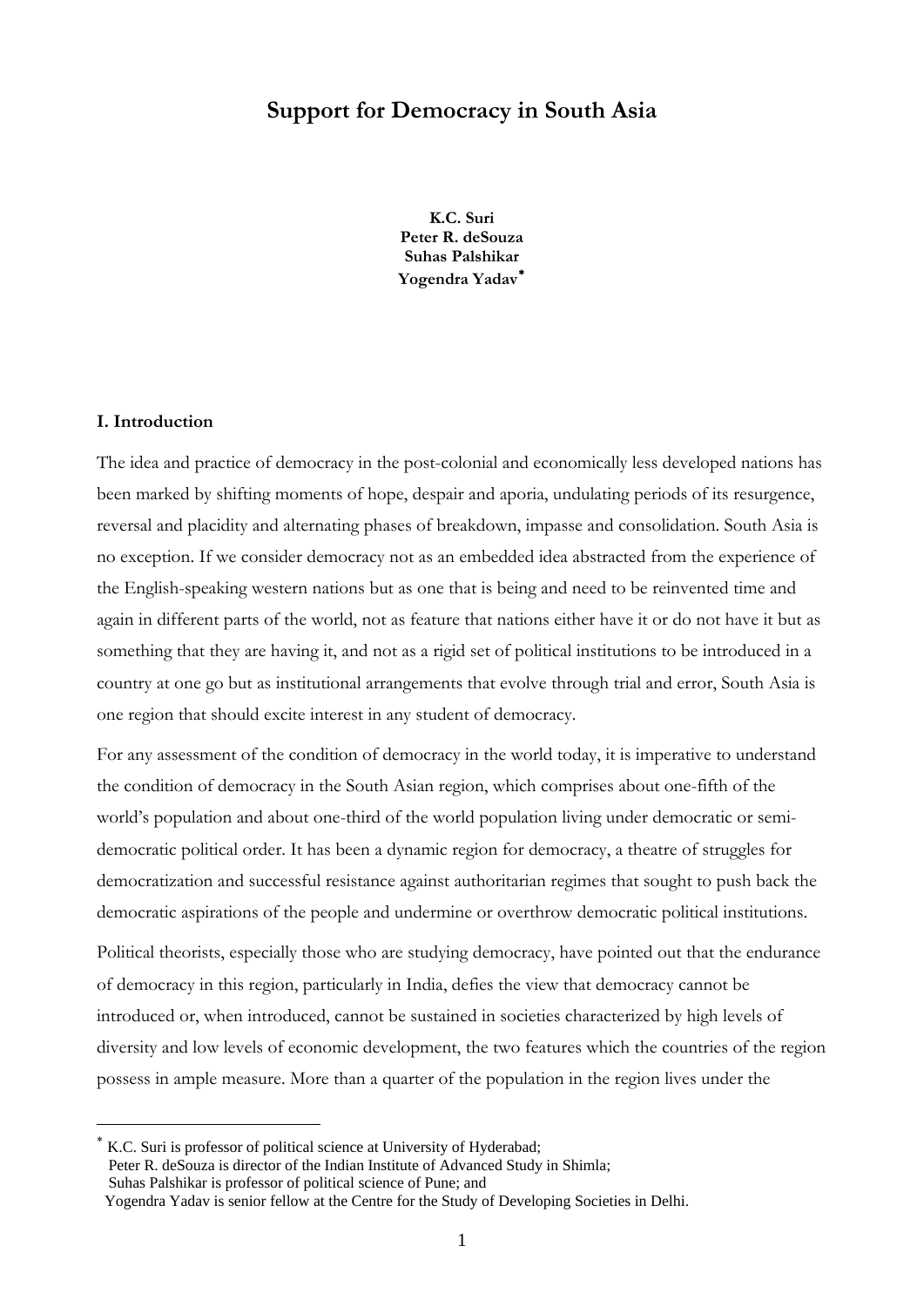conditions of poverty. About three–fourths live in rural areas, drawing their sustenance mainly from agriculture or agriculture-dependent occupations. All the five countries rank low on human development indices. The social and cultural diversity is huge not only in the region but within each country. Yet democracy survived. Of course, there are explanations why this pluralism is a source of strength for the flourishing of democracy rather than friction and why this heterogeneity need not necessarily lead to a breakdown of the democratic political order.

Saying so does not mean that all is well with democracy in South Asia, or that the theories of preconditions for the survival are all wrong. Democracy has a chequered history from the time the countries of the region have embarked on the path of democracy in the 1950s. Although people of the region have common historical past and shared social and cultural traits, the trajectory of democracy in different countries has not been the same. In their journey on the path of democracy, these countries traversed several ups and downs and encountered many obstacles. Reversals to democracy are more pronounced and violent in Pakistan and Bangladesh in the form of military coups. For more than a decade, Sri Lanka has been ravaged by an intractable civil war. Assassinations or attempt to assassinate top political leaders or heads of government or heads of the state have shaken all these nations at critical junctures of their political history or changed the course of their political development. Politicized identities on the basis of language, religion, culture and ethnicity have threatened to tear the democratic institutions apart and continue to do. The low levels of economic development coupled with democratic aspirations and demands for welfare put governments under pressure.

Given these socio-economic conditions and political environment, how do the people of South Asia understand the idea of democracy? What extent do they support it as a preferable form of government and suitable to their own countries? How firm and deep is their support for it? How much support do the real-life democratic political institutions enjoy? How support for democracy is related to satisfaction, political participation, satisfaction with democracy and economic well-being? What factors favour and what factors impede support for democracy? There have been studies and writings on the nature and condition of democracy in the countries of the region, covering its failures and successes as well as its limitations and potentialities. Most of these studies, however, are countryspecific, based on qualitative or official data or assessments bases on the perceptions of experts in different fields.

This paper addresses these questions by analyzing the empirical data from the cross sectional sample survey of adult citizens on the status of democracy in South Asia covering five major countries of the reg[i](#page-23-0)on – Bangladesh, India, Nepal, Pakistan and Sri Lanka.<sup>i</sup> The survey was the first of its kind in the region and provides a snapshot of the condition of democracy as understood from the perceptions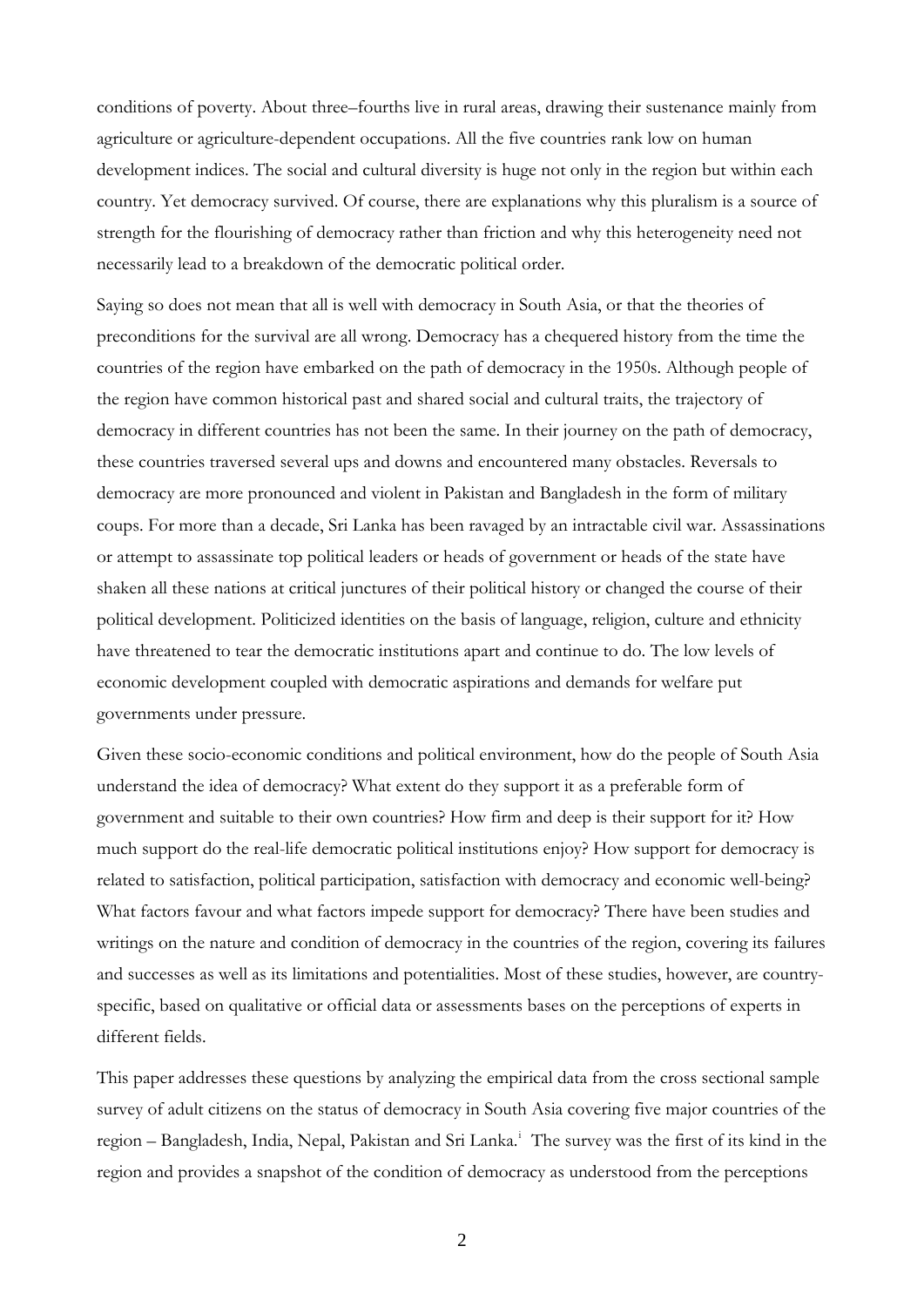of the people. Information was gathered with the help of structured schedules in face-to-face interviews with about 18,270 sampled respondents, selected using rigorous random sampling methodology. The field survey was carried out during August 2004-February 2005.

However, certain caveats apply in using the SDSA data. Firstly, two of the countries at the time of the survey were under non-democratic regimes (Pakistan and Nepal). This might have posed some difficulty for respondents in these countries in relating themselves to some questions, such as 'how satisfied are you with the functioning of democracy in your country?' Secondly, in Sri Lanka, the Northern and Eastern provinces could not be included in the sampling frame due to acute ethnic conflict. Thirdly, the sizes of the countries vary so greatly that pooling the data poses a difficulty and it is sought to be overcome at times by assigning equal weights to all the countries. Fourthly, interviews were conducted in the language of the respondent (altogether in 27 languages were used). It is possible that a few English concepts and terms do not have equivalents in the South Asian languages. Whether the terms actually used in different national/regional languages in these countries carried the same import and effect on all the respondents is debatable. Fifthly, considerable number of respondents could not understand or could not give any response for several key questions (for instance 47 per cent of the respondents could not give any reply to the question on the meaning of democracy). Lastly, this survey provides a snapshot of the condition of democracy; it does not indicate changes, which a barometer is usually about. Since this survey was first of its kind in the region it is not possible to comment on the changes in the condition of democracy or the changes in the level of support for democracy in the region as we do not have any regional level empirical knowledge of the situation in these countries in the earlier times.

## **II. The Meaning of Democracy:**

Over the past 50 years or so, democracy in South Asia, as elsewhere, has become a universal idea and a constitutionally mandated design for political order. But like all ideas, the generic idea of democracy is associated with different meanings and images in the people's mind and expressed through a wide variety of languages in the region. These different meanings and images arise due to the variation in the historical experience that the people of the region have accumulated, the socio-economic environment in which they live, and the necessity as perceived by the citizens. The idea of democracy itself is subject to alteration and modification due to the interplay of these multiple meanings and images and their articulations as well as the flux these countries have been undergoing. Any barometric survey, while recognizing the need to adhere to certain universal norms and standards to measure or assess the particular reality, cannot be oblivious to the conditions and environment in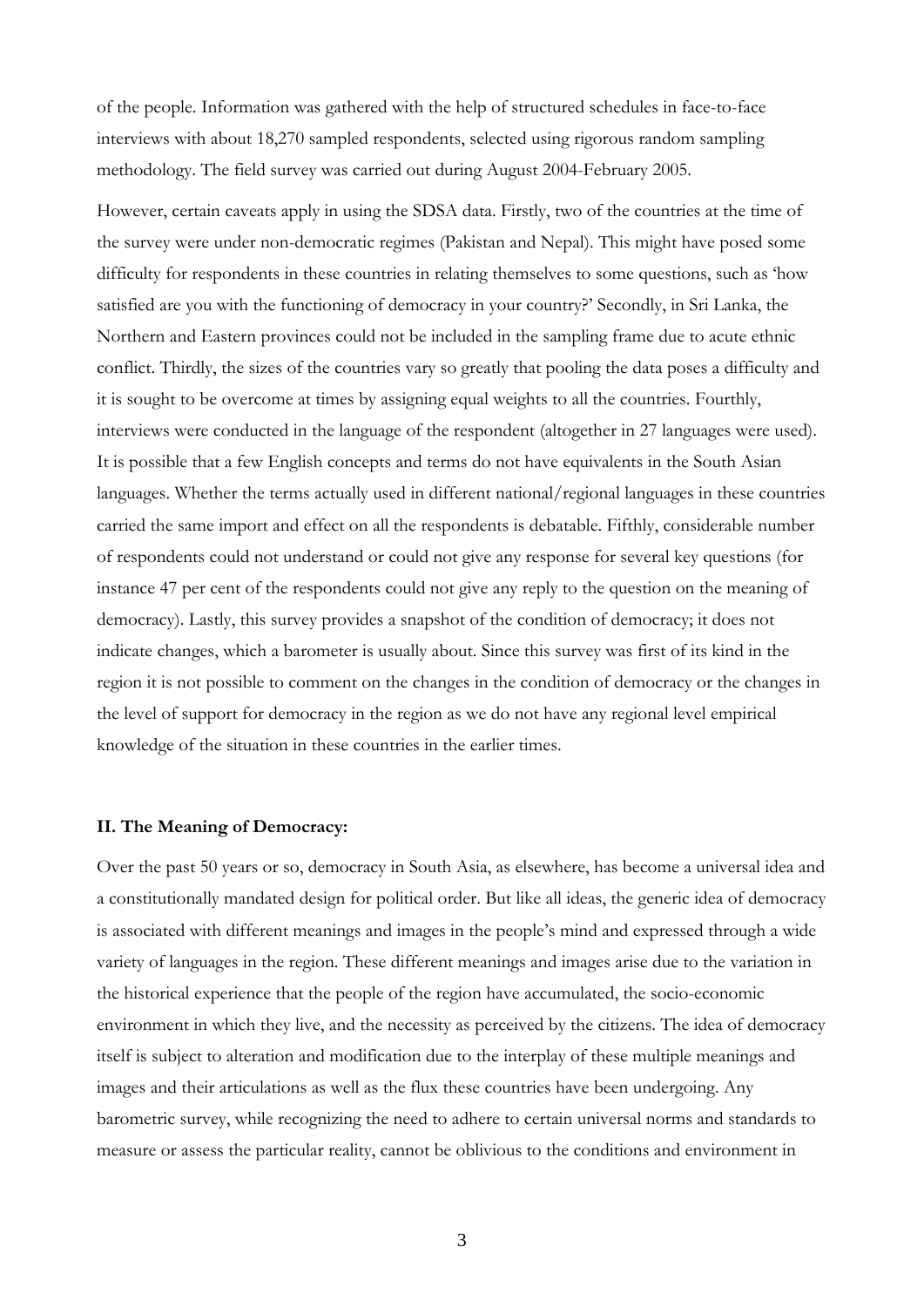which the particular exists. After all, the universal is made up of the common features that particular objects possess.

To ascertain how South Asians understand the meaning of democracy an open-ended question was posed to the respondents in the cross-section survey. The question was: "According to you, what is democracy?" The field investigators were advised to enter verbatim the response in the language in which the interview takes place and in whatever way it was articulated. About half of the respondents could not understand the word democracy or could not express a meaning or did not articulate, if they have one. The proportion of those who could articulate any meaning is much lower in Pakistan. It is not difficult to understand this situation because most of these respondents who could not respond have little or no education or are least concerned with the form of government in their country, or they have no knowledge of this word, or could not depict the vague images they have about this word or shied away from saying what their image of democracy is.<sup>"</sup>

Among those who gave a response, there is wide variation in the way they understood the meaning of democracy. Initially all the responses, retranslated into English, were grouped under about 100 broad categories going by the proximity of these responses to the more standardized vocabulary of democratic politics. After a thorough discussion on the comprehensive lists of responses the experts have decided to group all the responses once again under six broad categories, namely popular rule, periodical elections, freedom, rule of law, justice and welfare, and peace and security. Responses associating democracy with features that speak ill of democracy or ill-effects of democracy are grouped under negative responses. Some responses could not be categorized under any broad heading and hence grouped under 'others'.<sup>[iii](#page-23-1)</sup>

Freedom, popular rule and welfare are the most commonly associated meanings of democracy in the minds of the citizens of the region. In their emphasis on freedom and popular rule, South Asians do not vastly differ from people of other regions. However, the proportions of respondents associating democracy with freedom and popular rule go up with the economic class and educational levels of the respondents. When it comes to welfare, we do not find significant difference among various categories of the respondents. Nearly one in every three persons, regardless of differences in class and educational statuses, associates democracy with some kind of substantial outcome in terms of equality and welfare. Elections and security related themes also occupy a prominent place in imagining the meaning of democracy. Only 5 per cent of the respondents entertain negative associations with democracy. That means nine out of every ten associated democracy with one or the other meanings which we consider positive (Table 1).

Many of those who could not give any reply to the open-ended question on the meaning of democracy could choose one from the answer categories provided for the questions on the essential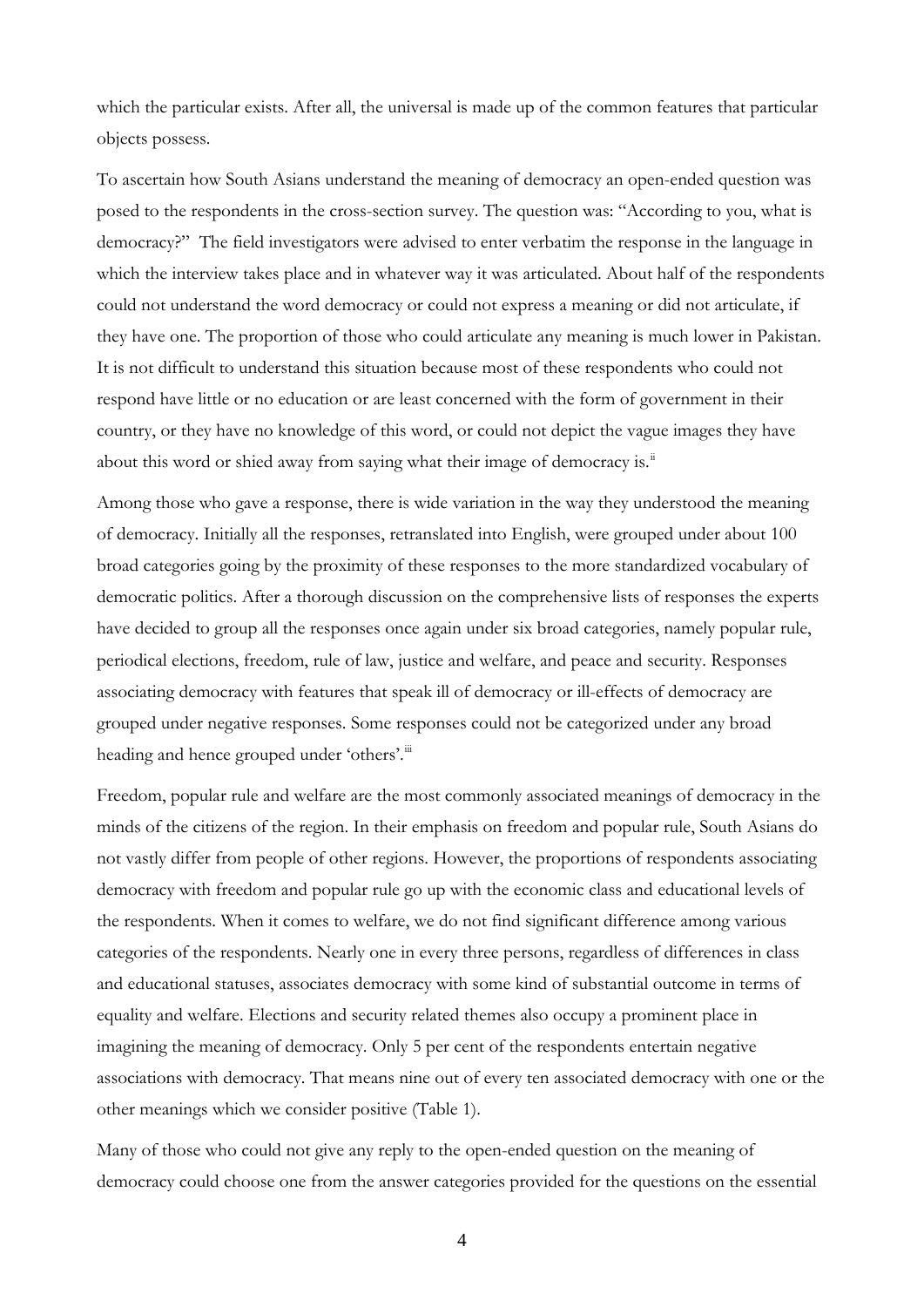element of democracy, and most liked and most disliked aspects of democracy. Emphasis on welfare becomes more pronounced in responses to the question on the most essential element of democracy. For about 30 per cent of the respondents, provision of basic necessities for everyone is the most essential element of democracy (Table 2). The proportion of such responses is more than one-third in Bangladesh, India and Nepal. About 28 per cent chose equal right to all; but more people in Sri Lanka seem to attach greater importance to this element where their proportion goes up to 40 per cent. When asked about the most liked aspect of democracy, a large number chose freedom of expression and dignity for the weak from the structured response categories (Table 3). More than one-third of the respondents felt that corruption increases in democracy and that is the most disliked aspect of democracy (Table 4).

## **III. General support for democracy as an idea and form of government**

We have seen how democracy has different meanings and connotations in the minds of the people. Similarly, democracy as an idea and institution enjoys different levels of support among the people of South Asia. The survey shows that support for democracy is widespread among the people of the region. For 42 per cent of the respondents, democracy is preferable to any other form of government (Table 5). Only 7 per cent preferred dictatorship. About half of the respondents in India and Sri Lanka preferred democracy. However, the proportion of such respondents is low in Pakistan. A large proportion of the respondents are indifferent to the form of government; whether it is democracy or dictatorship made no difference for them. Half of the respondents in Pakistan were in this group. About one-third of the respondents (32 per cent) did not have any thing to say on this crucial question. Either they could not understand the question, or could not give any response. Most of these persons who have 'no opinion' are those who have no knowledge of the word democracy or could not articulate a meaning, as mentioned in the previous section.

A greater proportion agreed to the statement that the country should be governed by leaders elected by people in a fair election. Thus, more than three-fourths have endorsed electoral democracy (Table 6). More significant is the response on the suitability of democracy to their country: about two-thirds of the respondents think that democracy is suitable or very suitable to their country (Table 7). Again, in Pakistan only 47 per cent felt that democracy is suitable. However, uncertainty regarding suitability of democracy arises due to no clear response to this question. Nearly one-third of the persons interviewed in the region, many more in Pakistan and Bangladesh, did not offer any response to this question. A comparison of these findings with responses to these questions from other regions shows that support for democracy in South Asia is not very different from what it is elsewhere, unless we see 'no response' as a sign of ambivalence.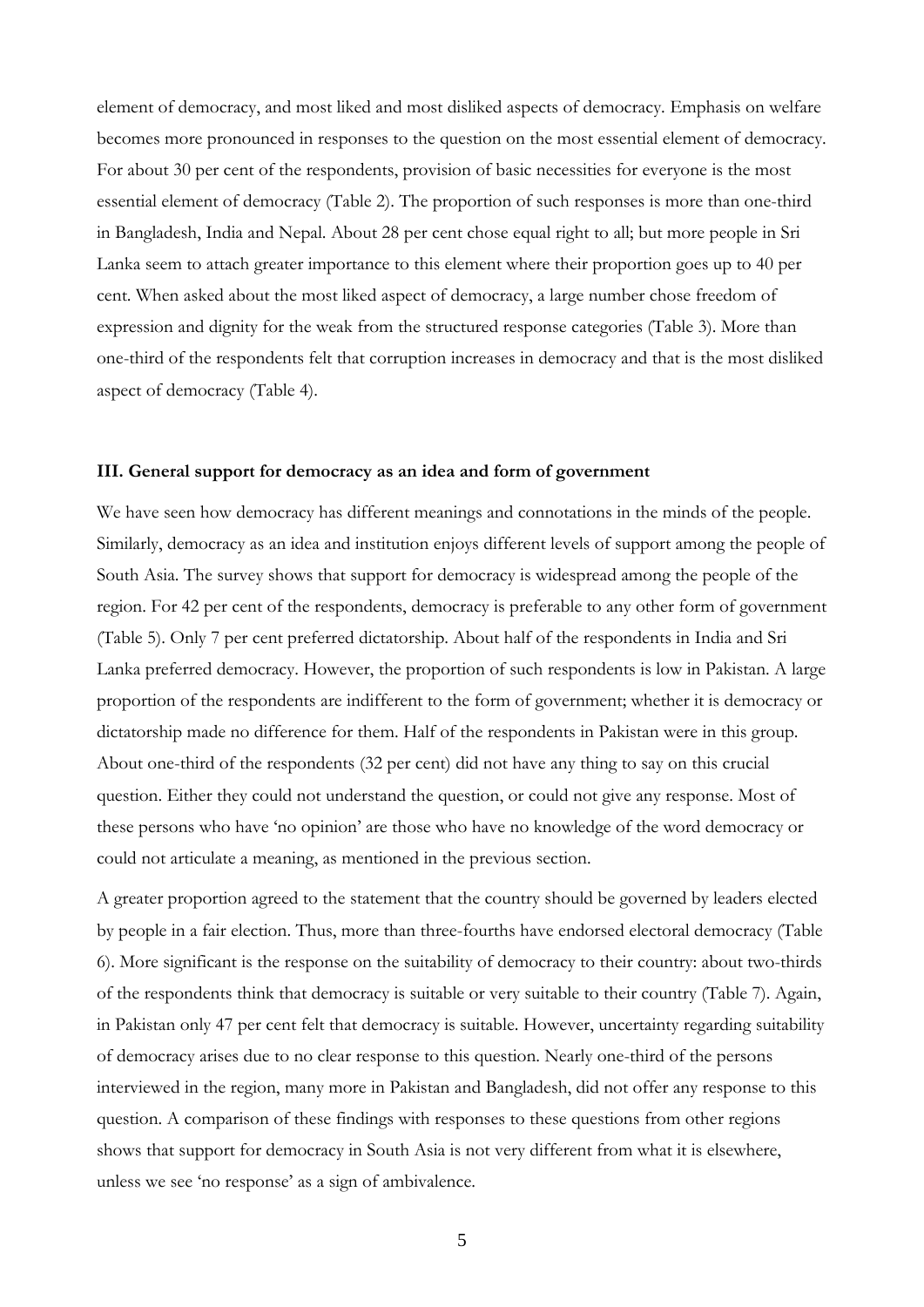The discussion so far makes it clear that democracy has become a preferred idea for most South Asians, they want a government by elected representatives, and they think that democracy is suitable to their country. The extent of support democracy enjoys as an idea and a practical political order is significant if we keep in mind the difficult circumstances in which some of these countries are situated, especially when the survey was carried out: Pakistan was under military rule, Nepal was under monarchy, and Sri Lanka was reeling under endemic ethnic conflict. But how firm and deep is this widespread general support for democracy? We ask this question because we found that in several cases approval of democracy or democratic government does not necessarily lead to the disapproval of authoritarian alternatives.

### **IV. Effective support for democracy**

The strength or depth of support for democracy is gauged by funneling the respondents according to their responses to the democratic of government as well as to its real life alternative governments, such as rule by army, rule by a king, and approval for a strong leader without democratic restraints. As can be seen from the responses of several persons, support for democracy and non-democracy co-exists in the realm of ideas. What appears to the researchers and academics to be a contradiction or confusion in the mind of the persons who gave such responses need not be a contradiction or confusion for the respondents who entertain such ideas about the complex reality around them. It is possible that when these suggestions are read out to them in a battery one after the other, the respondents might have partially considered each of them by temporarily excluding the others or these different forms of government are not distinguished by juxtaposing them in a set so as to reject some and accept some. It is also possible that they distinguish various forms of government but also apprehend the common components and features of democratic and non-democratic form of government in such a way that the contrariety posited between them by the researchers is overlooked.

In analyzing the data an attempt is made to identify the supporters of democracy and authoritarianism by their consistency in approving or disapproving the democratic and authoritarian forms of government. With a view to identify the strong democrats among the respondents, we have excluded at the first stage all those who have disagreed or strongly disagreed with the suggestion that the country should be governed by elected leaders. From among them, those who entertain the idea of dictatorship or are indifferent to the choice between democracy and dictatorship are excluded at the second stage. At this stage, more than half of the respondents from Pakistan dropped out as compared to one-quarter to one-third for other countries. The fragility of support for democracy became evident as we excluded at the next two stages all those who endorsed the suggestions that the country should be governed by military or a king. Four out of every ten respondents dropped out at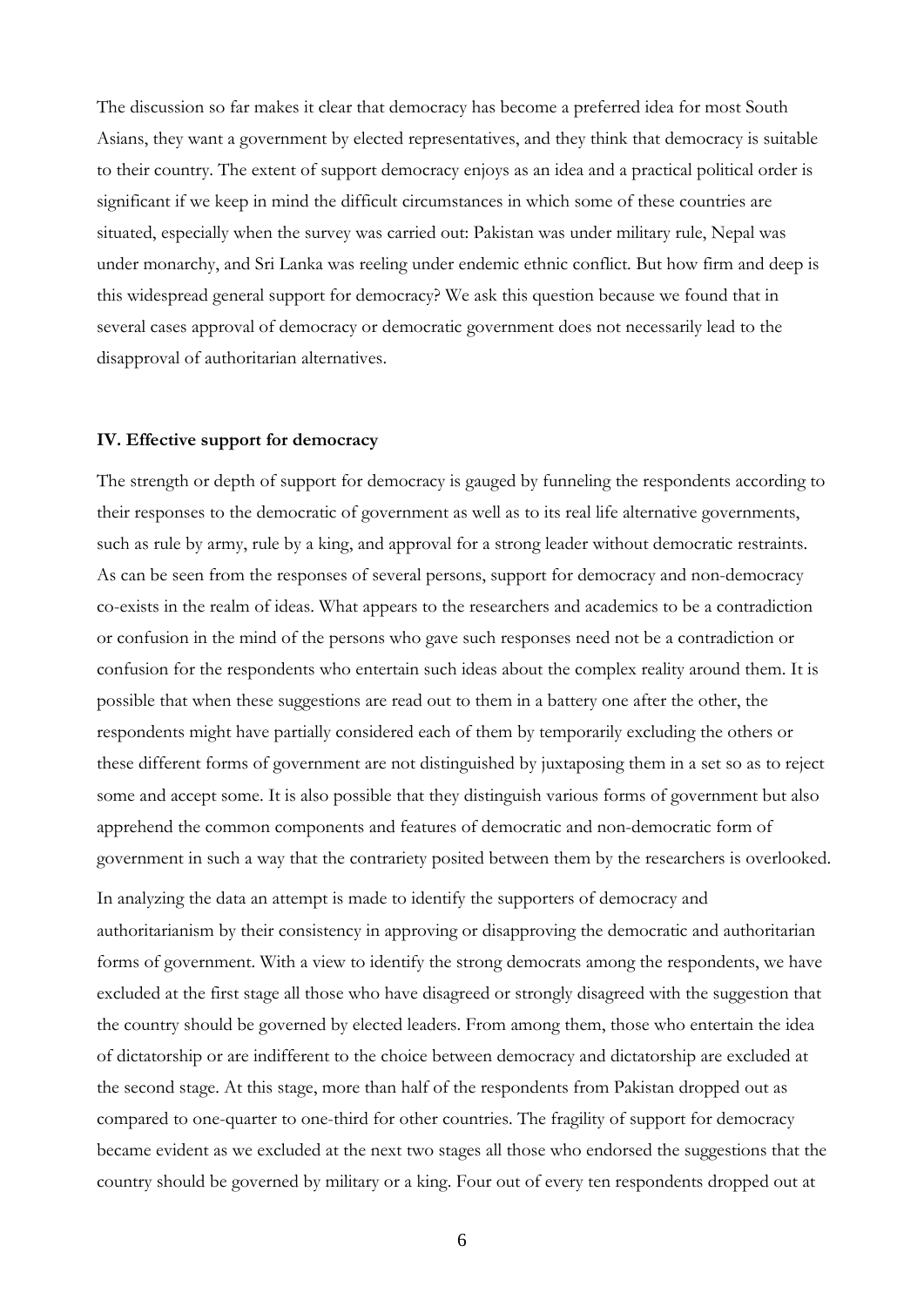these stages, but they are more in Pakistan and Bangladesh. The extent of support for military rule in Pakistan and Bangladesh is one of the highest recorded in any part of the world. Even in other countries, though who opposed military rule outnumber its supporters, the extent of support for military rule is considerable (Table 8).

Here one might say that in countries with no knowledge of military rule, approval of military rule need not be a well-considered one construed as a desire to replace an elected government with that of the military. This response could be interpreted as support for the institution of the military, for its commitment and for being a symbol of national pride. But what causes concern is the fact that about 60 per cent of respondents in Pakistan and Bangladesh are willing to accept military rule, the two countries which had a record of military rule, where people have successfully struggled against military rule and where the military continues to exercise direct or indirect influence over the functioning of the governments.

Support for monarchy is relatively less in the region, except in Nepal which was under monarchy at the time of the survey. Following the popular upsurge that led to the restoration of Parliament in 2006 and the Constitutional Assembly elections in 2008, support for monarchy in that country might have gone down.

The first four stages involving overt support for democracy and rejection of authoritarian alternatives led to a considerable narrowing of the funnel. India and Sri Lanka, the two long-standing democracies in the region, are some what an exception to this. In these two countries, close to half of the respondents pass through the four filters. But all of them do not pass the remaining stages. Introduction of the fifth filter, approval of the 'rule by a strong leader who does not have to bother about elections', results in a significant attrition of support for a democratic government in the region. Only in India, those who disapprove of such a rule outnumber those who approve it. In the last stage those who agreed with the statement that the country should be ruled by experts rather than politicians are excluded. This final check further reduced the support for democratic government to a single digit in all the countries, except India (Table 9). We can confidently say that this is the unwavering or core support that democracy enjoys in South Asia.

Reasons for this narrow base of core support for democracy could be many. Lack of education, lack of experience with democracy or experience with non-democratic governments, prevalence of nondemocratic social institutions and relations, low levels of economic development of the nations, or perceived shortcomings and failings of political parties and party leaders to effectively grapple with the issues and challenges these countries face could be some reasons. However, this narrow base, especially in some countries with intermittent non-democratic governments, probably gives scope for those who get tempted or attempt subversion of democratic governments and democratic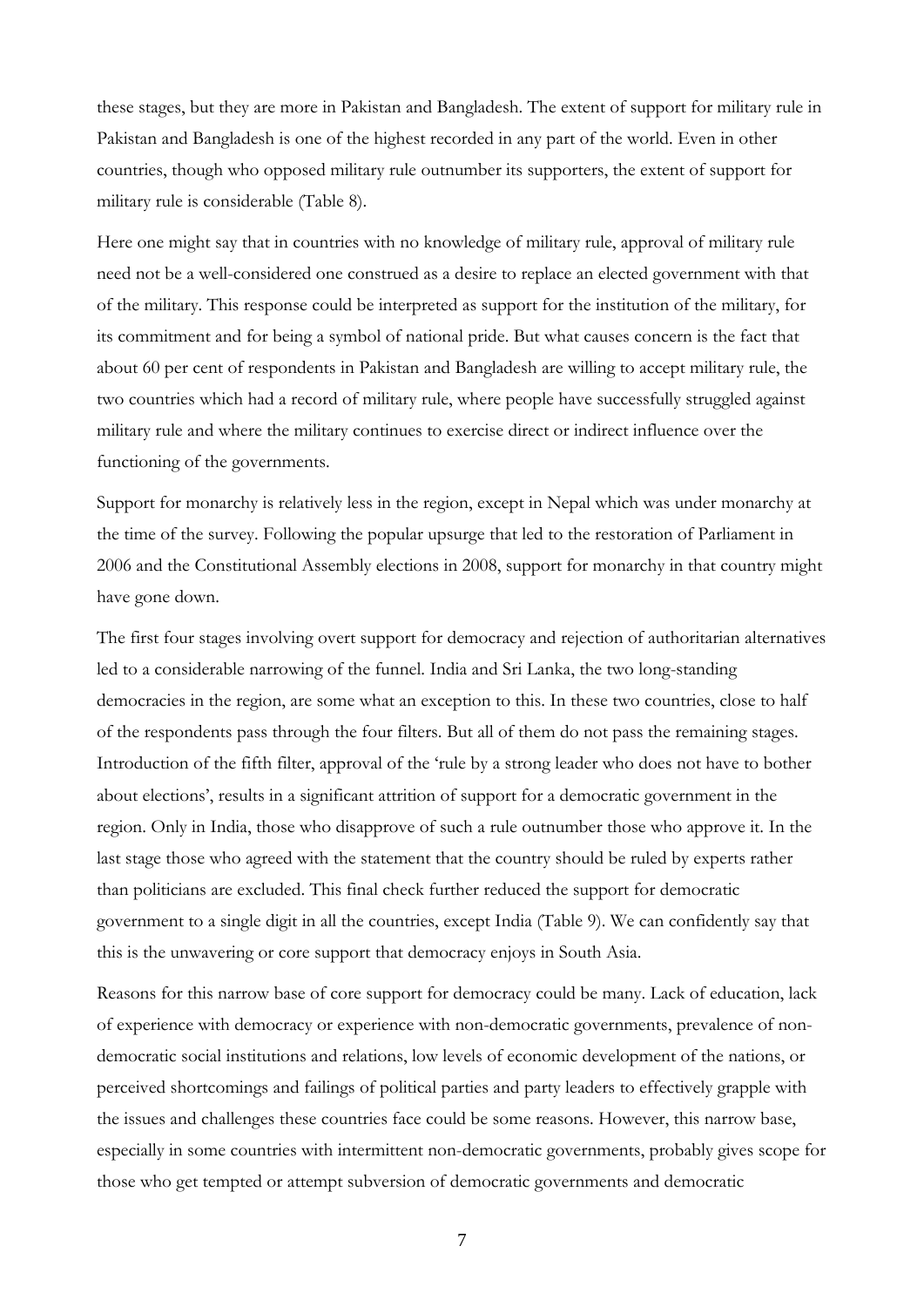institutions and usurp power. The danger lurks heavily when disquiet is heightened with the way elected representatives and political leaders mismanage the national affairs. This also hampers the ability of nations to find solutions to problems through democratic political means, which are often perceived to be a muddling through process and more cumbersome.

The last two conditions to estimate support for democracy are rather stiff for any democracy in the world. Yearning for a strong leader and a preference for experts over politicians are universal themes in contemporary public opinion. Preference in South Asia for strong leaders unrestrained by democratic checks and balances could be due to the long tradition of strong leaders like Indira Gandhi, Zulfikar Ali Bhutto, and Sheik Mujib-ur Rahman at the helm, who exercised untrammeled power and mass popularity. It could be due to a perception that the country needs a strong leader to bail it out of the problems it is facing or to effectively implement policies or to withstand the pressures and counter pressures of powerful social and economic interests. They might be also seeing such a strong leader as an antidote to the political strife and divisions rife in the polity. Similarly, it is also possible that some respondents approved rule by experts by understanding it as a rule by those who have expertise in managing the affairs of the government. So, support for strong leaders and expert rule need not always reflect a non-democratic orientation. It could be due to a desire for effective and wise rulers within a democratic political framework. On this line of reasoning we can stop at stage four and whatever support for democracy remaining at this stage can be considered as effective support for democratic form of government.

## **V. Democrats and Non-democrats**

So, another way to measure effective support for democracy is to relax a few conditions mentioned in the democracy funnel in identifying the supporters of democracy, supporters of authoritarian forms of government, and a third category of those who are not and those who are neither in the sphere of democracy nor in the sphere of authoritarianism. This third category would include those who take contradictory positions, who are ambivalent in their views and fluid in their support for democracy and authoritarianism. Probably, the attitudes of persons included in the third category can be located at different points of a continuum between supporters of democracy and supporters of authoritarian forms of government.

In this analysis a person is considered a strong democrat if he/she (a) supports rule by elected representatives, and (b) prefers it to any other form of government, and (c) is opposed to the rule by military or a king. Thus strong democrats are consistent in their support of democracy and rejecting authoritarian forms of government. In contrast to this category, non-democrats are those who are consistent in their preference for an authoritarian form of government. They are those who (a) prefer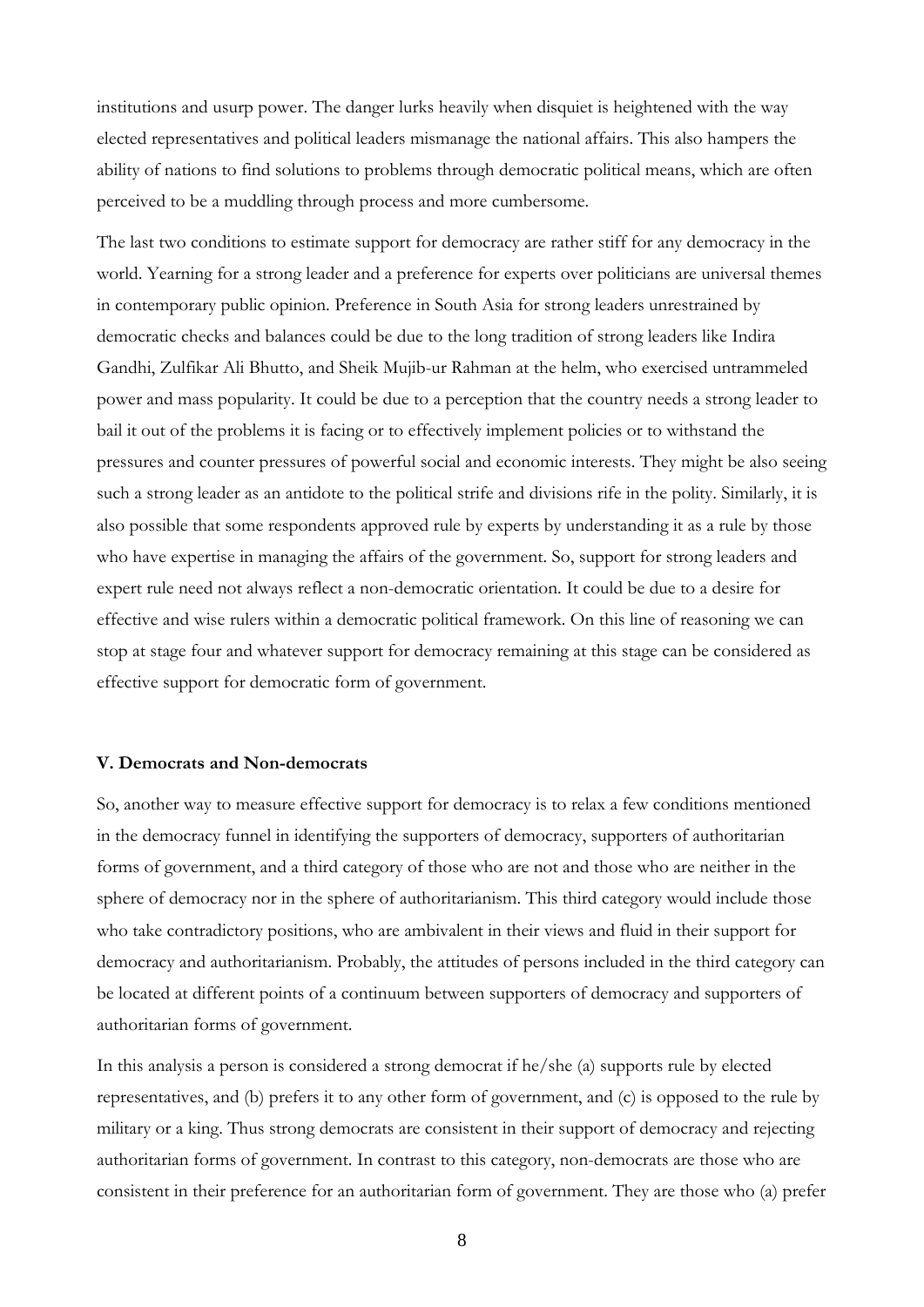dictatorship or are indifferent to democracy and dictatorship, and (b) disapprove rule by elected representatives, and (c) support either army rule or monarchy. The rest are treated as weak democrats. They are democrats because they support at least one of the key attributes of a democratic government. But their support is weak because (a) they do not reject the non-democratic governments (nearly half in this third category), or (b) support both democracy and its alternatives or support neither (one-third of respondents), or (c) support non-democracy options without quite negating the democracy options (the remainder). The weak democrats are the vacillating ones, who can move in either direction depending on the situation, sometimes leaning towards democracy and on other times towards non-democracy. Because they do not strictly belong to the two spheres of democracy and authoritarianism, they have the potential of becoming allies with any of the first two categories of people.

The distribution of respondents classified in this way for each country as well as the region is given Table 10. A little over a quarter of the respondents come in the category of strong democrats. They outnumber non-democrats. However, the situation varies across countries. Compared to the regional average, their proportion is higher in India and Sri Lanka, and substantially lower in Pakistan. A little less than a quarter of the respondents fall under the category of non-democrats. Here again the situation is relatively better in India and Sri Lanka with a lower proportion of non-democrats. The proportion of non-democrats in Pakistan is twice as high as in the rest of the region.

The effective support for democracy in the region and in various countries can be made further clear by comparing the proportions of strong democrats and non-democrats. Thus, Support for Democracy Ratio (SDR) is calculated as a ratio of strong democrats to non-democrats. SDR of 1.0 would indicate a condition of equipoise between these opposite categories. A higher SDR indicates greater support for democracy. Thus, an SDR of 1.17 for the region indicates that over all strong democrats outnumber democrats. An SDR of 2.67 for India and 2.48 for Sri Lanka indicates the robustness of democratic sentiment in these countries. It appears that a precarious balance between democrats and non-democrats prevails in Bangladesh and Nepal. With a low SDR of 0.24, the situation in Pakistan does not appear to be favourable for democracy. However, the number of strong and weak democrats in Pakistan put together outnumbers non-democrats. But as we mentioned earlier, the weak democrats can swing in either direction. Probably, this condition is one contributing factor in the see-saw movement of democracy and authoritarianism in Pakistan.

### **VI. Mapping support for democracy: What factors matter?**

Besides the variation in the support for democracy across the countries in the region, we also notice that the levels and the depth of support for democracy vary across social sections within each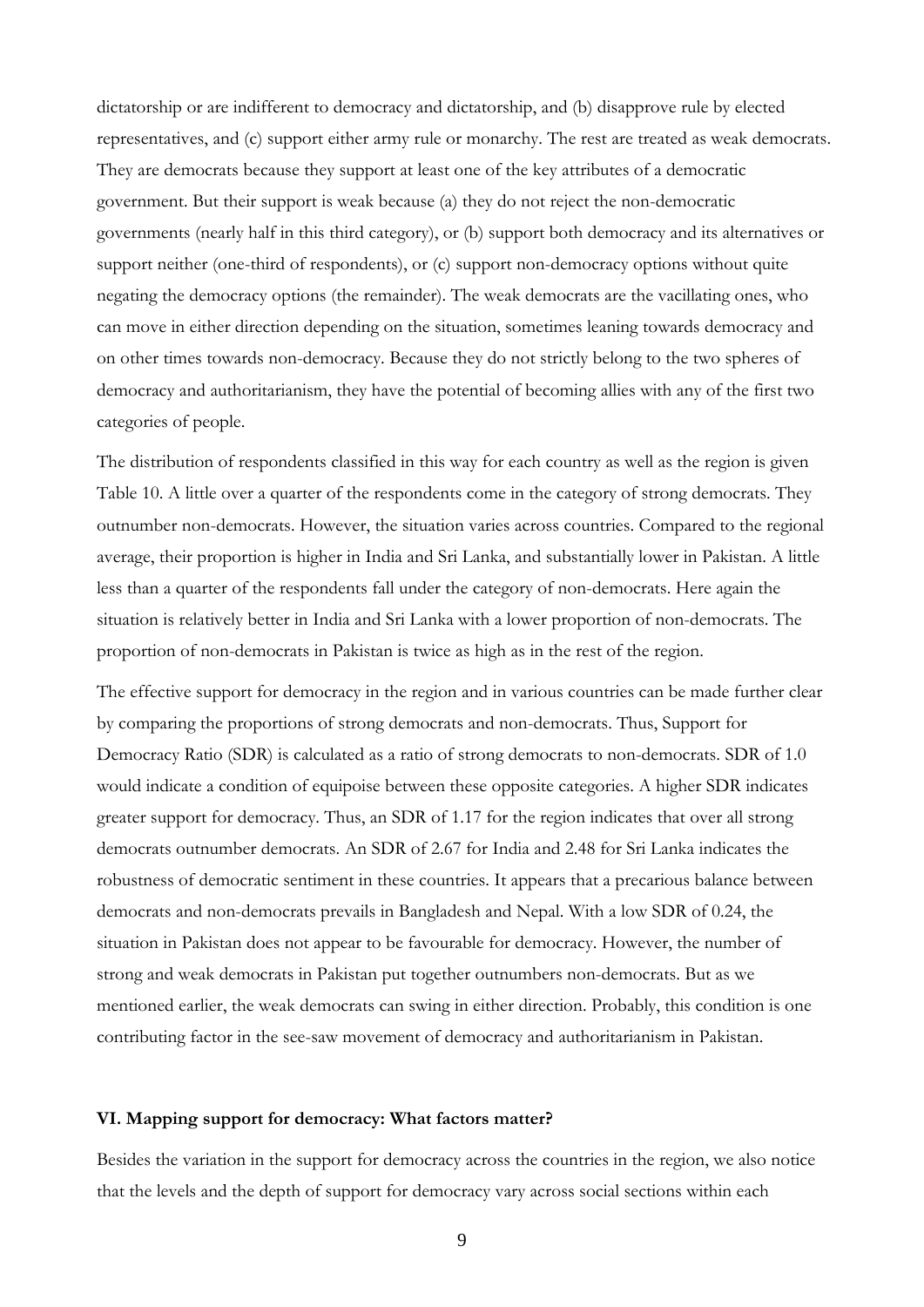country. Who are the supporters for democracy and who are the supporters of authoritarianism? What factors contribute to shape such attitudes?

A cursory examination of the distribution of strong and non-democrats according to gender, location, education, economic class, social strata and media exposure shows that all these attributes matter in determining the proportions of the three categories of the respondents (Table 10). More of those who are relatively high on education, income and media exposure tend to be strong democrats than those who are low on these indicators. Urbanity is also a factor, as we see a greater proportion of urban dwellers in Bangladesh, Sri Lanka and Pakistan supporting democracy as compared to rural people. But we do not find such a pattern in Nepal and India. More men support democracy than women, particularly in Bangladesh, Nepal and Pakistan. Elites are more supportive of democracy than the mass publics<sup>[iv](#page-23-1)</sup>.

Formal education is the strongest factor that determines the firmness of support for democracy: the higher the educational attainment of a respondent the greater the support for democracy. In this respect, completing school with matriculation degree or its equivalent is a crucial stage that leads to a leap in support for democracy. Someone with a graduate degree is seven times more likely to support democracy than a non-literate person. This relationship holds with varying degrees of strength in all the five counties of the region. The relation is strongest in Nepal, the country with the lowest literacy rate in the region. The effect of education is reinforced by exposure to media: the higher the exposure the greater the support for democracy.

In their support for democracy, there is no difference between urban and rural residents with equal education, as educated villagers support democracy as much as the equally educated urban people. Likewise, the relationship between economic class and support for democracy for respondents with equal education is weak. The relationship disappears if we look only at those who have completed schooling. Gender matters much less than it initially appeared to: men and women with equal education and media exposure tend to support democratic government in equal measure. Thus, once the effect of formal education and media exposure is taken into account, other factors become less important in influencing the attitudes towards democracy and authoritarianism.

While formal education explains a good deal of the difference in the level of support for democracy in the region as a whole, it does not quite explain the difference among the social groups in different countries. For instance, it does not explain why a non-literate person in India is twice as likely to support democracy as a graduate in Pakistan. For this we need to turn our attention to another factor, namely the learning one receives about democracy through living in a democracy.

The overall ratio of support for democracy in these five countries roughly follows the span of their experience with democratic regimes: India and Sri Lanka at the top, followed by Bangladesh and then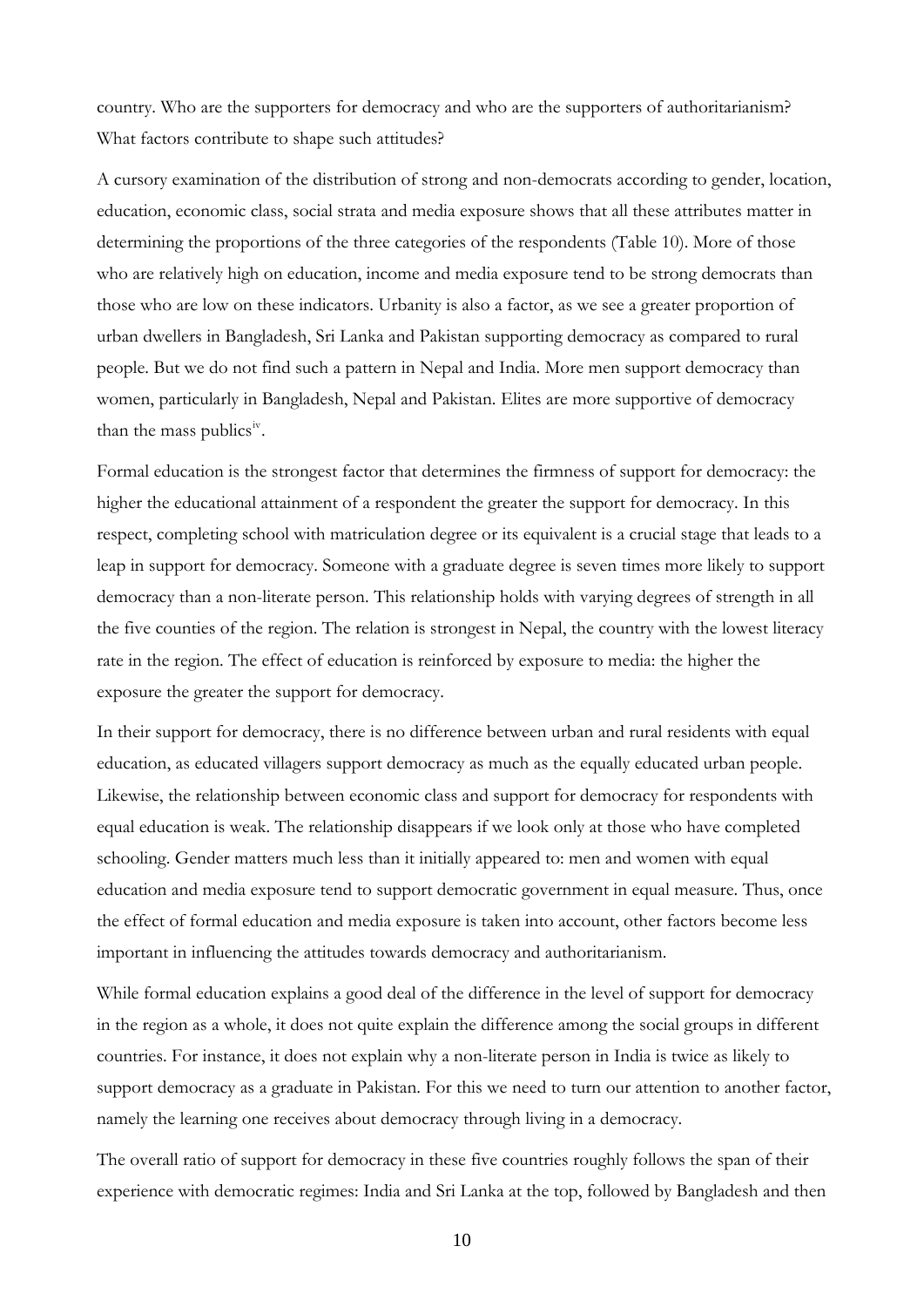Nepal and Pakistan. This line of reasoning is confirmed by an analysis of the relation between the extent of one's adult life that one has spent under a democratic regime and support for democracy. For those who have never or briefly experienced democracy, the SDR is 0.27. The ratio steadily goes up with an increase in the proportion of adult life spent under democracy and turns favourable (more democrats than non-democrats) at about the 75 percent mark. For those who have never lived under non-democratic regime, the SDR is 2.39. This explanation that democracy is conducive to support for democracy may sound tautological, but this seems to be true. What appears to be the difference between countries and social groups in their support for democracy can be party explained by the difference in exposure to democracy, i.e. the political learning democracy provides.

The lowest support for democracy (SDR of 0.1) is seen among non-literate people who have never or rarely experienced democracy. The level of support for the same extent of exposure goes up four times among those who have completed matriculation. It goes up 11 times for those who have always lived under democracy but are non-literate. The highest level of support for democracy (SDR of 3.81) is seen among those who have completed school education and have always lived in a democracy. The data also show that elites are much more supportive of democracy than the mass publics: 47 per cent of the elites are strong democrats compared to 25 per cent among the mass publics. The strong democrats among the elites outnumber non-democrats by more than two times (SDR of 2.61). The data do not support the view that the level of support for democracy in these countries is inversely related to social status and wealth, where poor support democracy more than the elites, who are disillusioned with democracy. At the same time, the data also do not support the counter proposition that masses do not support democracy because they do not have stakes as the state apparatus and benefits that accrue from state had been captured by the elites.

We also find some other factors contributing to greater or lesser support for democracy in the region. Support for democracy is higher among those who participate more in political activity. Political participation is measured by taking summated mean scores, on 1 to 100 scale, for activities such as participation in voting, election campaigns and the activities of political parties and trade unions (Table 11). We also find a positive association between satisfaction with the working of democracy in a country and support for democracy. The relation is weaker in Nepal and does not exist in Pakistan (Table 11). Probably, the respondents in these two countries found it difficult to relate themselves with this question on 'how satisfied are you with the way democracy works in our country' because of their limited experience with democratic government, and also because of the fact that they were under non-democratic regimes at the time of the survey. Support for democracy is positively associated with the feeling of political efficacy. Those who believed that their vote makes an effect on how things are run in a country are more likely to be democrats that those who believe that their vote makes no difference.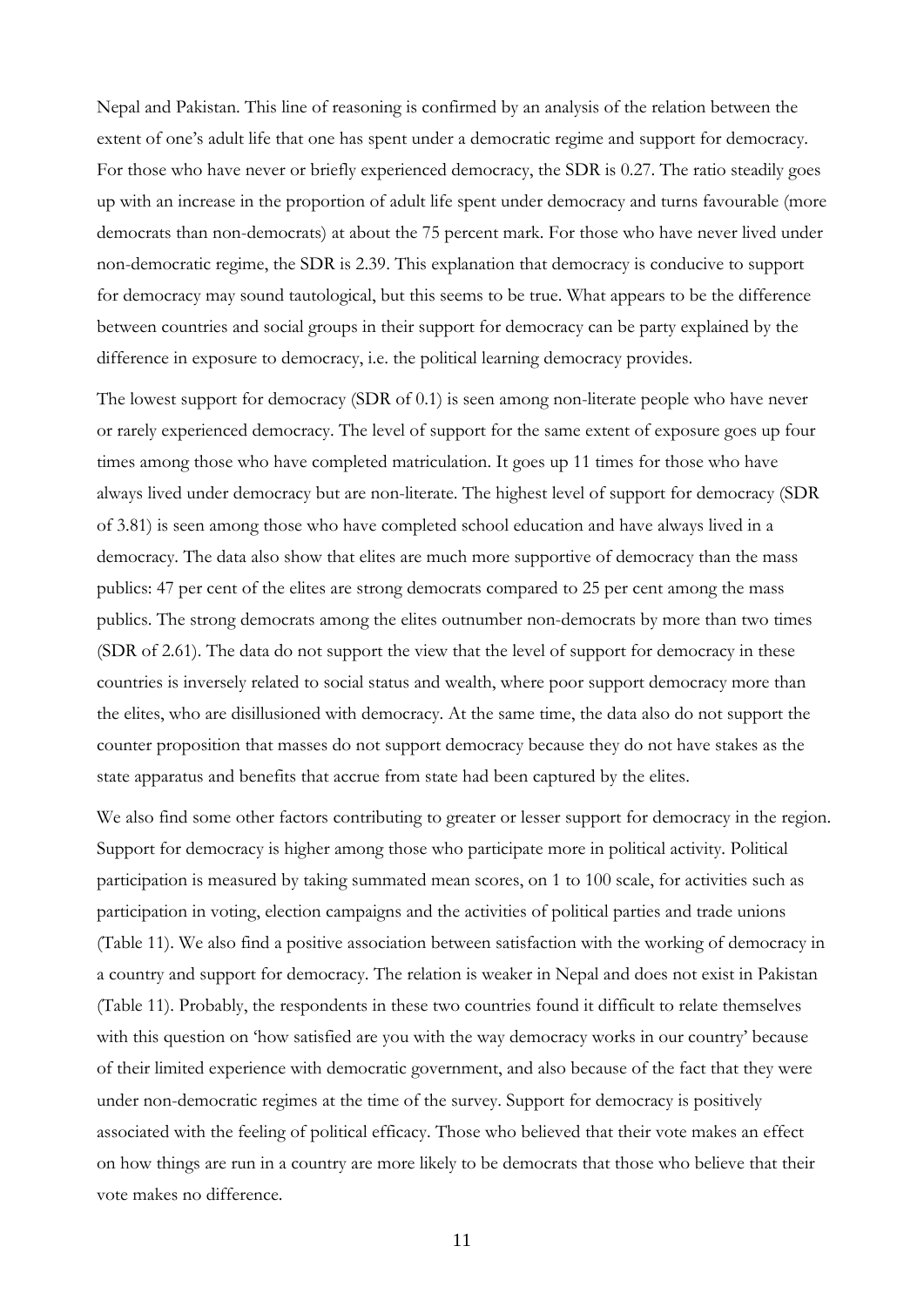What extent does support for democracy depends on citizens' evaluation of economic well-being? Taking the region as a whole, there does not seem to any significant association between the two, as the proportions of democrats and non-democrats among those who are satisfied or dissatisfied with one's own household economic condition do not greatly differ (Table 11). We find a similar distribution among those who are satisfied with their country's economic condition. But when we look at the figures for different countries separately we do not find any pattern. In India, citizens' favourable evaluation of economic conditions is positively associated with support for democracy. In Bangladesh, Nepal and Pakistan we do find a positive association between satisfaction with household economic condition and support for democracy, but it is weak. We do not find such an association in Sri Lanka. In fact, more non-democrats expressed satisfaction with the household and country's economic condition. However, we do find a pattern in the relationship between expectations about economic conditions in future and support for democracy: those who are optimistic that their household and national economic condition is going to improve tend to support democracy more than the non-democrats (Table 11).

### **VII. Support for political institutions**

Although a large proportion of citizens of South Asia approve the idea of democracy and endorse its suitability to their respective countries, the same cannot be said when it comes to their support for actual political institutions that are vital for the working of democracy. Questions were asked with a five-point grid about how much trust the citizens have in 11 major formal and informal political institutions. The trust index," which takes into account the le[v](#page-23-1)el of trust in each of the political institutions, shows that over all these institutions enjoy the confidence of a majority of the population. It is high in Bangladesh and low in Pakistan (Table 12), and other countries fall in between. Once again, education and media exposure, the two factors that we talked about earlier, appear to be crucial in explaining the variation in the levels of trust exhibited by different social sections: the more the education and media exposure the greater the trust in political institutions. It goes against the general belief that distrust of democratic institutions grows with education, which makes them critical towards the functioning of actual democracies.

If we examine the trust enjoyed by different institutions, army enjoys a very high level of trust. As mentioned earlier, this could be because the army stands as a symbol of national pride and strength, it is seen as more professional and disciplined and also it is far removed from the public gaze. Generally, institutions which have a strong interface with the public seem to score lower on trust than those which are more remote.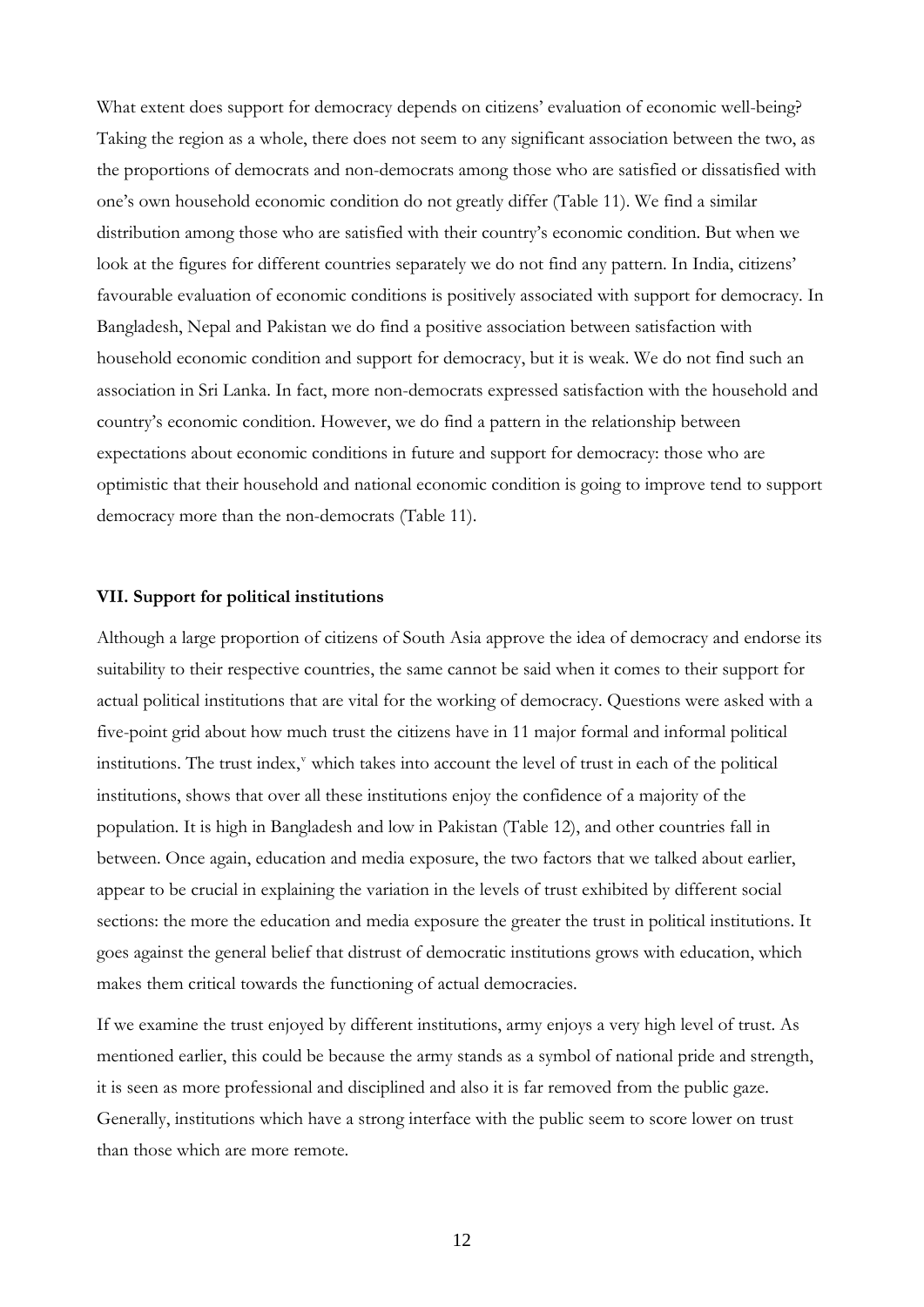Political parties enjoy very low trust. Such a condition exists despite the fact that party-people linkages are strong in the region. The Survey shows that nearly every seventh adult citizen is a party member. About 40 per cent of people feel close to one political party or the other. A contradictory situation of high affiliation with parties and low trust in them seem to coexist. The low level of trust in parties could be due to the perception of the people that parties have degenerated over time or that party leaders are more interested in maximizing their personal power and wealth than serving the public interest. It could be also due to the citizens' perceptions about the inability of the political leaders to deliver on their poll promises or insincerity in implementing pro-people polices.

It is more surprising to see that Parliaments also command low level of trust, although it is a shade higher than the political parties. It could be due to the perception that Parliaments have become forums for fighting among law-makers to maximize their personal interests or settle personal scores, rather than deliberating and enacting laws for the country. This could also be due to the political process in which the representative and legislative institutions were undermined and the political executive has usurped much of the powers of policy making. The low levels of support for political parties and the legislatures, the two vital pillars of democracy do not augur well for the consolidation of democracy in the region.

## **VIII. Conclusion**

For people of South Asia, freedom, popular rule and welfare are among the most commonly associated meanings of democracy. Similarly, a large number of them associate the concept with some kind of substantial outcome in terms of welfare and fulfillment of the basic necessities of life. They see this as an essential element of democracy. They are unhappy with democracy because they see certain negative features in it too, and corruption is top on their mind whey they think of negative features.

Democracy has become an object of desire for an overwhelming majority of South Asians – they prefer democracy as an ideal, prefer electoral democracy, and think that it is suitable for their countries. Thus, support for democracy is widespread. But the support is not very deep and unwavering, as many of them are ambivalent towards authoritarian governments, or support both the democratic and non-democratic forms of governments. Those who are consistent in their support for non-democratic form of governments are also in considerable number, especially in Pakistan and Bangladesh. The non-democratic dispositions are evident among large proportions of citizens in their approval of army rule and rule by strong leader who does not need to bother about elections. The threat of authoritarianism very much stalks the countries of the region. However, one reassuring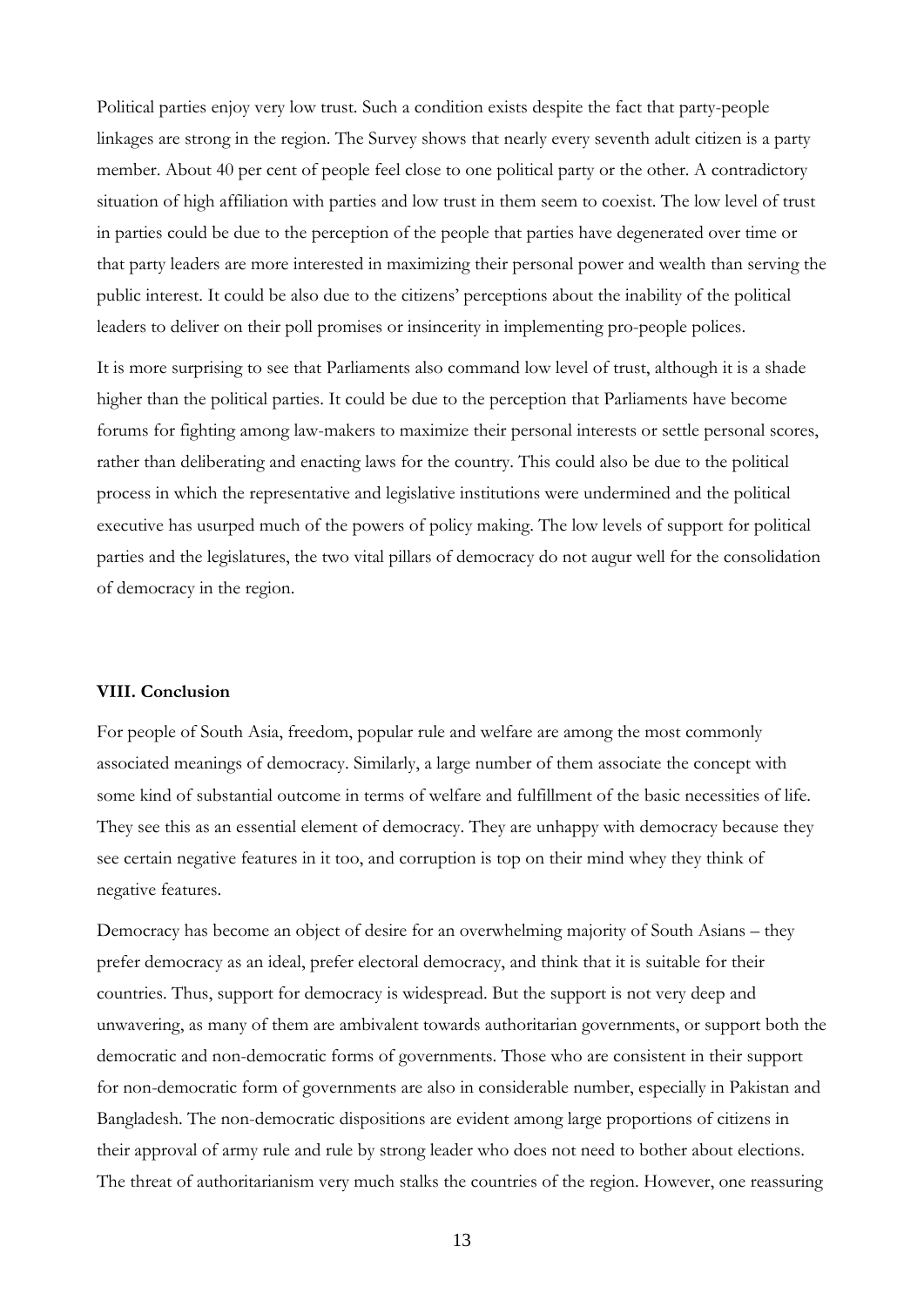feature of the condition of democracy in the region is that the democrats outnumber the nondemocrats, as evident from the SDR. In Pakistan, the strong and weak democrats put together outnumber the non-democrats.

Education, media exposure and experience with democracy accounts for much of the difference in support for democracy across social groups. These three factors appear to contribute not only in apprehending what democracy is about or the articulation of its meaning, but also increases commitment to the democratic norm as persons with these attributes tend to be firm in their support for democracy and rejection of authoritarian alternatives. From the analysis made in this paper, we can expect that with increase in formal education, media exposure and experience with democracy in the countries of the region the current levels of support for democracy are likely to increase.

The analysis attenuates the belief that the elites and the masses in these countries inhabit different worlds of cognition and disposition towards democracy. It is not true that elites do not support democracy, while masses want it. Actually, there is more support for democracy among the elites than the masses, but this disparity is mostly explained more by education than anything else. This situation augurs well for the survival and consolidation of democracy in the region because an ambivalent, divided and indifferent elite towards democracy would impede, if not undermine and defeat, democratic development as well as development of democracy.

We do not find any significant relation between support for democracy and citizens' evaluations of individual household or the nation's economic well-being. However, satisfaction with the way democracy works in a country has a positive association with the support for democracy. That would mean that citizens' satisfaction with the working of democracy is based upon multiple factors such as freedom, dignity, and provision of welfare benefits. Corruption is the major worry for the largest number of citizens. Therefore, we can surmise that one of the challenges the countries of the region face is to bring out reforms so as to provide a cleaner government that can deliver on the promise of democracy.

Politics continue to be a vibrant force shaping contemporary South Asia. Unlike in the western democracies, citizens' participation in political activity, including membership or affiliation with political parties, is high, and this political participation is positively associated with support for democratic governments. However, a high level of political participation does not seem to translate into greater legitimacy of political institutions that are vital for democracy such as political parties and legislatures. This is another challenge that the leaders of parties and the governments must address in the region, so as to make support for democracy more stable and robust.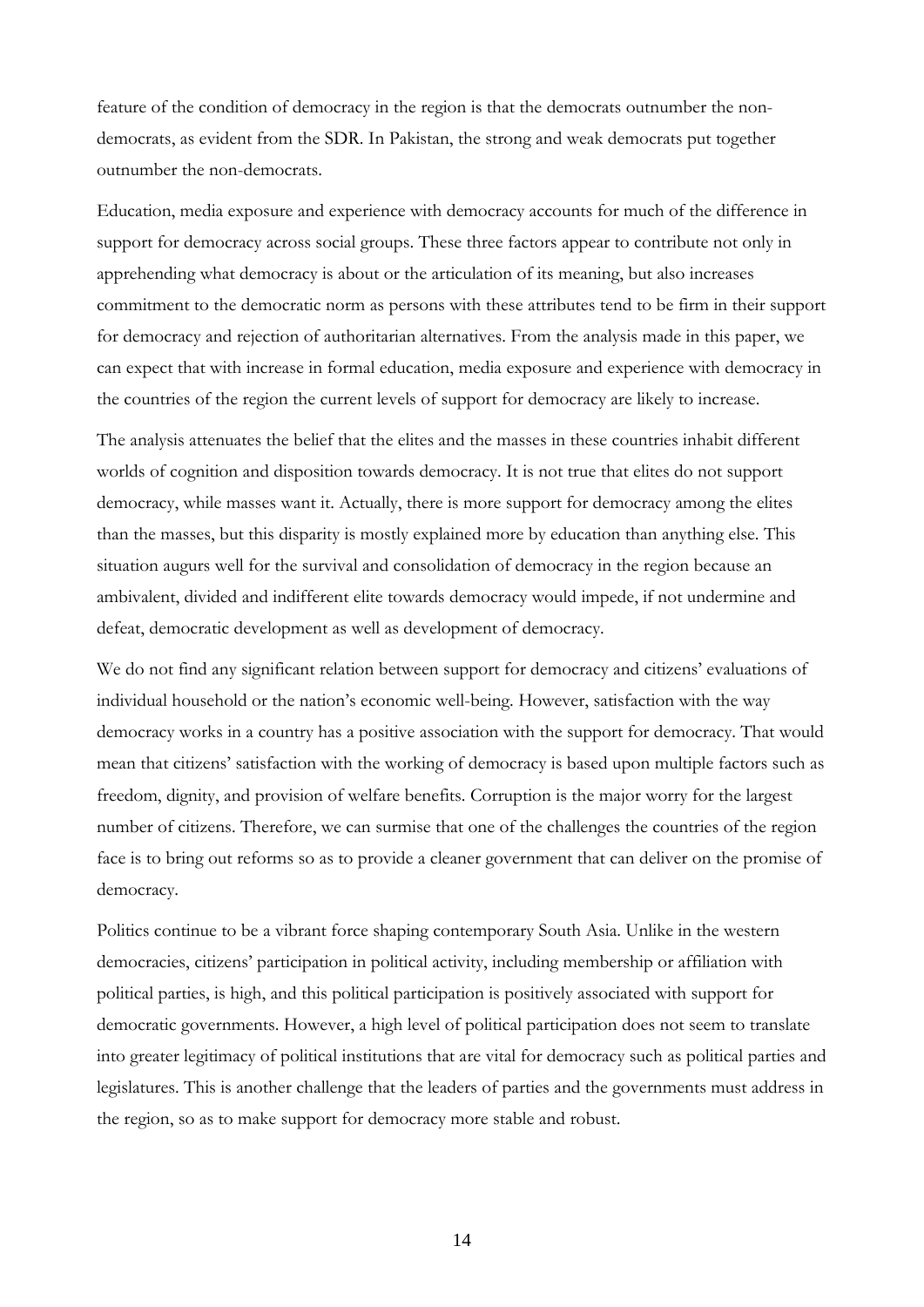## **Tables**

### **Table 1: Meaning of Democracy**

| $\epsilon$          |            |      |      |      |     |      |
|---------------------|------------|------|------|------|-----|------|
| Meaning             | South Asia | BGD  | IND  | NPL  | PAK | SLK  |
| Popular rule        | 23         | 21   | 36   |      | 34  |      |
| Elections           | 12         | 20   | 22   | 10   |     |      |
| Rule of law         | 2          | 3    |      |      |     |      |
| Freedom             | 40         | 27   | 22   | 52   | 41  | 54   |
| Justice and welfare | 29         | 23   | 50   | 25   | 15  | 28   |
| Peace and security  | 11         | 12   | 8    | 8    |     | 18   |
| Negative meanings   | ל          |      | 8    |      | 8   |      |
| Others              | 13         | 26   |      | 14   |     | 10   |
|                     | 8671       | 1256 | 2372 | -506 | 954 | 2563 |

*Note*: All figures are in percentages. Acronyms: BGD – Bangladesh; IND – India; NPL – Nepal; PAK – Pakistan; and SLK – Sri Lanka.

#### **Table 2: Most essential element of democracy (Percentage of respondents)**

| Essential element                | South Asia | <b>BGD</b> | IND | NPI | PAK |    |
|----------------------------------|------------|------------|-----|-----|-----|----|
| Opportunity to change government | 14         |            | 20  |     |     |    |
| Freedom to criticize             |            |            |     |     |     |    |
| Equal rights                     | 28         | 27         | 20  |     | 33  | 40 |
| Basic necessities to all         | 30         | 44         | 37  | 35  | 19  |    |
| No opinion                       | 23         |            | 19  | K.  |     |    |

*Note*: All figures are in percentages.

## **Table 3: Most liked aspect of democracy**

| Liked aspect                          | South Asia | BGD |    | NPL. | PAK | SLK. |  |
|---------------------------------------|------------|-----|----|------|-----|------|--|
| Every one is free to speak and act    | 38         | 26  | 39 |      |     | 54   |  |
| People have control over rulers       | 8          |     |    |      |     | 13   |  |
| Weak are treated with dignity         | 25         | 54  |    |      | 26  |      |  |
| Interests of minorities are protected |            |     |    |      |     |      |  |
| Others                                |            |     | 13 |      |     |      |  |
| No opinion                            | ۱6         |     |    | 39   |     |      |  |

Note: *Note*: All figures are in percentages. 0 means the percentage of respondents is nil or negligible.

#### **Table 4: Most disliked aspect of democracy**

| Disliked aspect                     | South Asia | BGD | IND | NPL | PAK | SLK |
|-------------------------------------|------------|-----|-----|-----|-----|-----|
| Too many parties divide people      | 14         |     | 19  | 14  | 14  | 18  |
| Rulers keep changing                | 10         | 13  |     |     | 14  | 10  |
| Corruption increases                | 35         | 29  | 43  | 36  | 22  | 49  |
| Those who have more dominate others | 16         | 23  | 13  |     | 20  | 12  |
| Any other                           | 10         | 27  | 13  |     | 10  |     |
| No opinion                          | 15         |     |     | 35  | 20  |     |

*Note*: All figures are in percentages. 0 means the percentage of respondents is nil or negligible.

## **Table 5: Preference for democracy/dictatorship**

| Preference              | South Asia | BGD  | IND  | NPL  | PAK  | SLK  |
|-------------------------|------------|------|------|------|------|------|
| Democracy preferable    |            |      | 49   | 42   | 24   | 53   |
| Dictatorship preferable |            |      |      |      |      |      |
| Makes no difference     | 19         | 15   | 14   | 19   | 32   | 13   |
| No opinion              | 32         | 40   | 30   | 33   | 35   | 25   |
|                         | 18275      | 2504 | 5204 | 3249 | 2681 | 4632 |

*Note*: All figures are in percentages.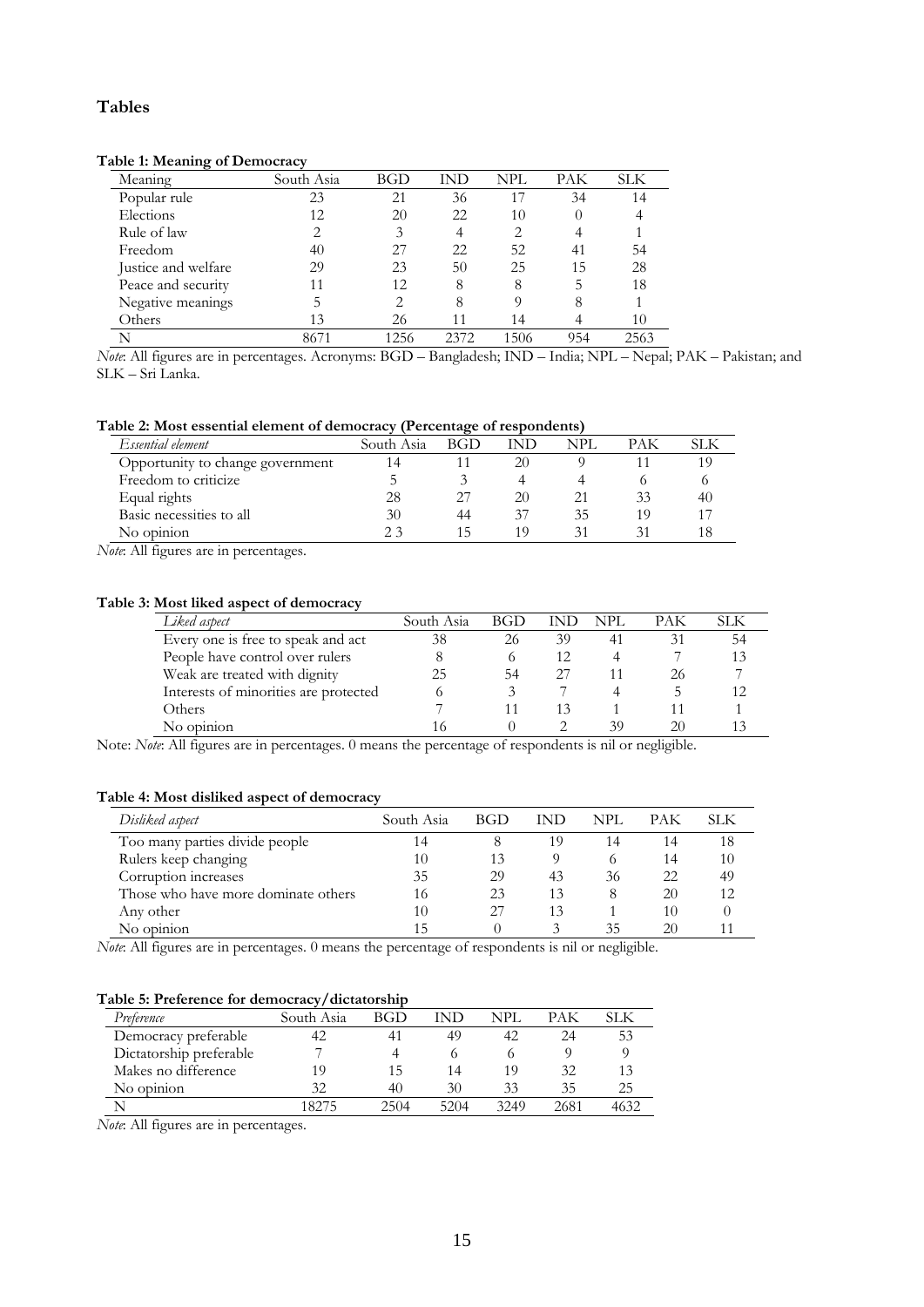**Table 6: Those who want a government by elected representatives** 

| $\cdot$    |     |     |            |     |     |
|------------|-----|-----|------------|-----|-----|
| South Asia | BGD | IND | <b>NPL</b> | РАК | SLK |
| 48         | 56  | 52  | 48         | 35  | 43  |
| 29         | 25  | 26  | 22         | 28  | 45  |
|            | 81  | 78  | 70         | 63  | 88  |
|            |     | 3   | 3          | 8   |     |
|            |     |     |            |     |     |
| Disagree   |     |     | כ.         | 13  |     |
|            | 16  | 18  | 25         | 23  |     |
|            |     |     |            |     |     |

*Note*: All figures are in percentages.

## **Table 7: Suitability of democracy**

| Suitability         | South<br>Asia | BGD | IND | NPL. | <b>PAK</b> | SLK. |
|---------------------|---------------|-----|-----|------|------------|------|
| Very suitable       | 21            | 20  | 19  | 11   | 26         | 26   |
| Suitable            | 40            | 39  | 50  | 44   | 21         | 47   |
| Suitable            | 61            | 59  | 69  | 55   | 47         | 73   |
| Not suitable        | 5             | 3   | 4   | 12   | 4          | 5    |
| Not at all suitable | 2             |     |     | 3    | 5          |      |
| Not suitable        |               |     | 5   | 15   | 9          | 6    |
| No opinion          | 32            | 37  | 26  | 30   | 44         |      |

*Note*: All figures are in percentages.

## **Table 8: Support for army rule (Percentage of positive responses)**

| Region/Country | $\%$ of support |
|----------------|-----------------|
| South Asia     | 42              |
| BGD            | 59              |
| IND            | 23              |
| NPL            | 35              |
| PAK            | 60              |
| SLK.           | 27              |

*Note*: All figures are in percentages.

### **Table 9: The funnel of democracy in South Asia**

| Stages excluding those who                       | South<br>Asia | BGD | <b>IND</b> | NPL. | <b>PAK</b> | SLK. |
|--------------------------------------------------|---------------|-----|------------|------|------------|------|
| 1. Disagree with a government by elected leaders | 93            | 97  | 95         | 95   | 83         | 97   |
| 2. Prefer dictatorship or indifferent            | 67            | 78  | 73         | 68   | 45         | 74   |
| 3. Approve military rule                         | 45            | 35  | 59         | 52   | 19         | 57   |
| 4. Approve monarchy                              | 36            | 27  | 56         | 34   | 13         | 48   |
| 5. Approve strong leader without constraints     |               | 14  | 40         |      | 10         | 17   |
| 6. Approve rule by experts                       |               | 8   | 19         |      |            |      |

*Note*: All figures are in percentages. Percentages calculated from merged dataset with equal weights for each country.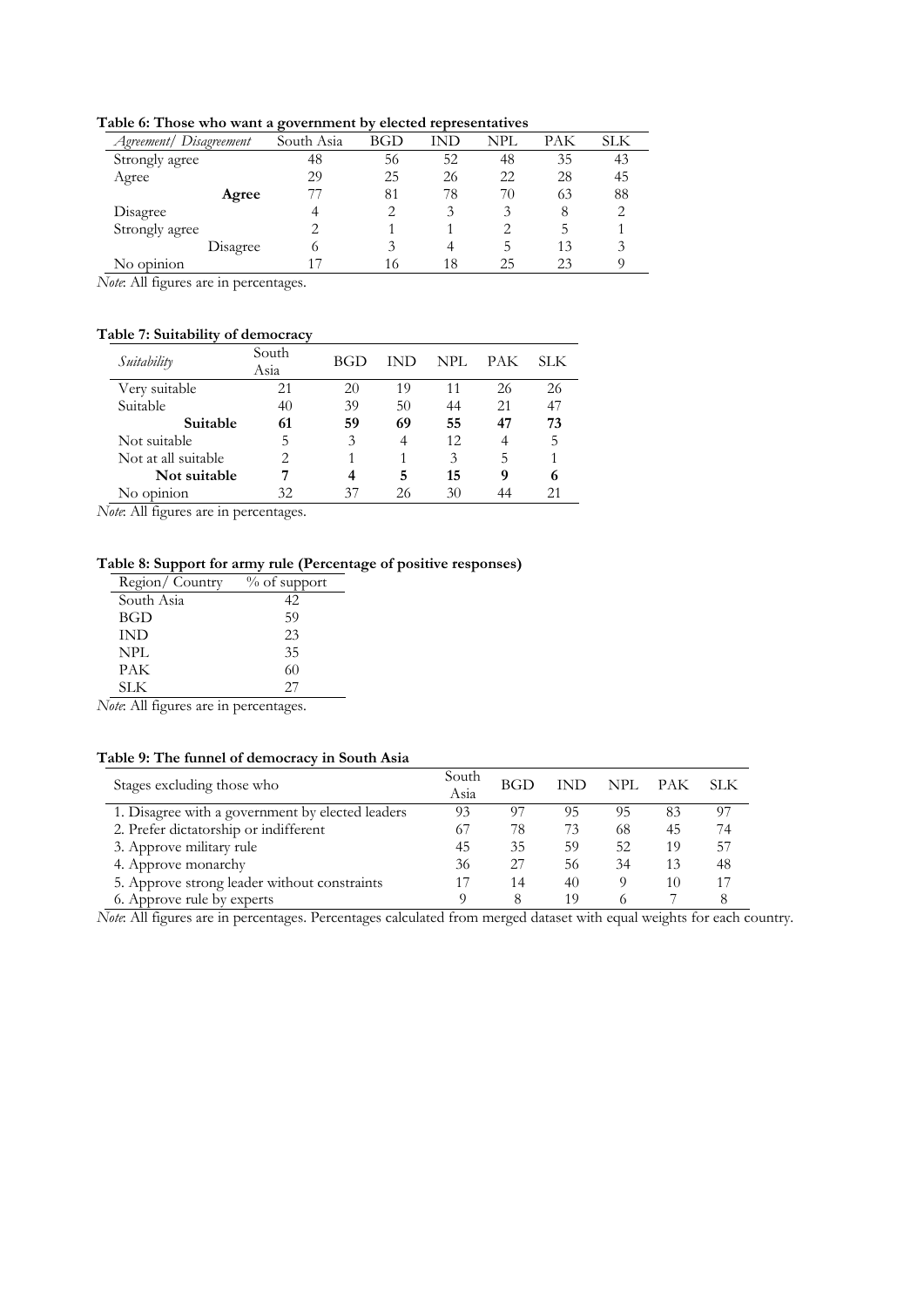| <b>SOUTH ASIA</b> |                      | Strong<br>democrats | Weak<br>democrats | Non-<br>democrats | <b>SDR</b> | $\mathbf N$ |
|-------------------|----------------------|---------------------|-------------------|-------------------|------------|-------------|
| Gender            | Female               | 20                  | 57                | 23                | 0.87       | 7194        |
|                   | Male                 | 32                  | 47                | 21                | 1.52       | 7889        |
| Locality          | Rural                | 25                  | 54                | 21                | 1.19       | 11344       |
|                   | Urban                | 30                  | 45                | 25                | 1.20       | 3739        |
| Education         | Non-literate         | 10                  | 61                | 29                | 0.34       | 4364        |
|                   | Primary              | 22                  | 56                | 22                | 1.00       | 1974        |
|                   | Middle               | 31                  | 51                | 18                | 1.72       | 5276        |
|                   | Secondary            | 39                  | 40                | 21                | 1.86       | 2637        |
|                   | Graduate+            | 49                  | 31                | 20                | 2.45       | 832         |
| Social strata     | Mass                 | 25                  | 52                | 23                | 1.07       | 14315       |
|                   | Elite                | 47                  | 35                | 18                | 2.61       | 767         |
| Economic          | Lowest               | 18                  | 57                | 25                | 0.72       | 2646        |
| Class             | Lower                | 22                  | 56                | 22                | 1.00       | 2603        |
|                   | Middle               | 25                  | 52                | 23                | 1.09       | 3164        |
|                   | Upper                | 30                  | 49                | 21                | 1.43       | 2663        |
|                   | Highest              | 35                  | 44                | 21                | 1.67       | 2187        |
| Media             | None                 | 10                  | 63                | 27                | 0.37       | 2524        |
| exposure          | Low                  | 17                  | 58                | 25                | 0.68       | 4190        |
|                   | Medium               | 32                  | 48                | 20                | 1.60       | 4438        |
|                   | High                 | 40                  | 40                | 20                | 2.00       | 3825        |
|                   | South Asia aggregate | 26                  | 52                | 22                | 1.17       | 15083       |
|                   |                      |                     |                   |                   |            |             |
| <b>BANGLADESH</b> |                      | Strong<br>democrats | Weak<br>democrats | Non-<br>democrats | <b>SDR</b> | N           |
| Gender            | Female               | 12                  | 67                | 21                | 0.57       | 951         |
|                   | Male                 | 26                  | 58                | 16                | 1.63       | 1063        |
| Locality          | Rural                | 15                  | 64                | 21                | 0.71       | 1659        |
|                   | <b>H</b> rban        | 36                  | 52                | 12                | 3.00       | 355         |

**Table 10: Support for democracy by gender, locality, education, social strata, economic class and media exposure** 

| <b>BANGLADESH</b> |                      | Strong<br>democrats | Weak<br>democrats | Non-<br>democrats | <b>SDR</b> | N    |
|-------------------|----------------------|---------------------|-------------------|-------------------|------------|------|
| Gender            | Female               | 12                  | 67                | 21                | 0.57       | 951  |
|                   | Male                 | 26                  | 58                | 16                | 1.63       | 1063 |
| Locality          | Rural                | 15                  | 64                | 21                | 0.71       | 1659 |
|                   | Urban                | 36                  | 52                | 12                | 3.00       | 355  |
| Education         | Non-literate         | 6                   | 69                | 25                | 0.24       | 788  |
|                   | Primary              | 11                  | 65                | 24                | 0.46       | 286  |
|                   | Middle               | 22                  | 67                | 11                | 2.00       | 606  |
|                   | Secondary            | 49                  | 40                | 11                | 4.45       | 220  |
|                   | Graduate+            | 55                  | 29                | 16                | 3.44       | 114  |
| Social strata     | Mass                 | 17                  | 64                | 19                | 0.90       | 1919 |
|                   | Elite                | 53                  | 33                | 14                | 3.79       | 95   |
| Economic          | Lowest               | 14                  | 69                | 17                | 0.82       | 412  |
| Class             | Lower                | 12                  | 64                | 24                | 0.50       | 413  |
|                   | Middle               | 14                  | 67                | 19                | 0.74       | 470  |
|                   | Upper                | 25                  | 58                | 17                | 1.47       | 365  |
|                   | Highest              | 35                  | 49                | 16                | 2.19       | 346  |
| Media             | None                 | 5                   | 72                | 23                | 0.22       | 539  |
| exposure          | Low                  | 15                  | 63                | 22                | 0.68       | 800  |
|                   | Medium               | 32                  | 58                | 10                | 3.20       | 390  |
|                   | High                 | 40                  | 46                | 14                | 2.86       | 281  |
|                   | Bangladesh aggregate | 19                  | 62                | 19                | 1.03       | 2014 |
|                   |                      |                     |                   |                   |            |      |
| <b>INDIA</b>      |                      | Strong<br>democrats | Weak<br>democrats | Non-<br>democrats | <b>SDR</b> | N    |
| Gender            | Female               | 36                  | 49                | 15                | 2.40       | 1862 |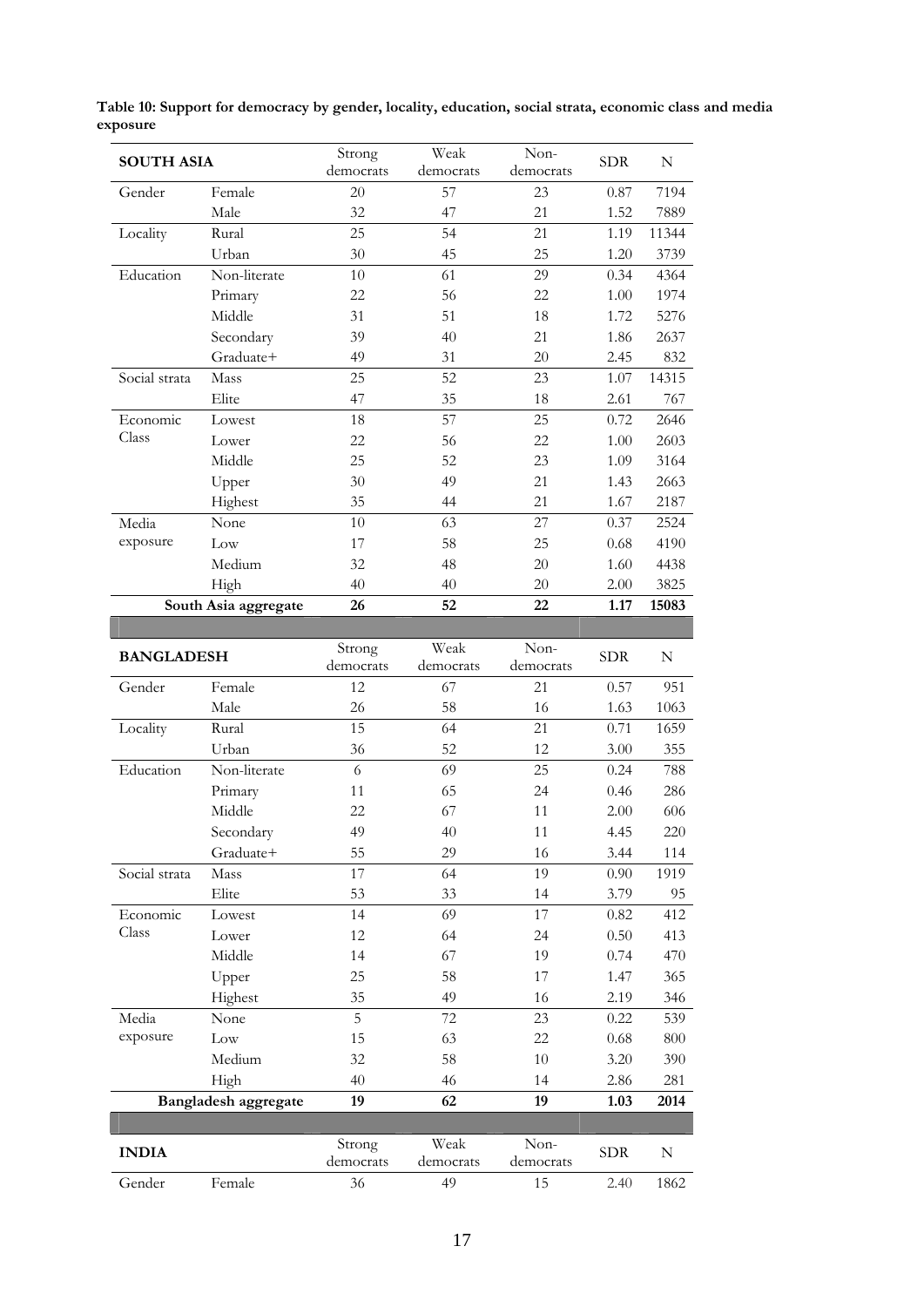|                   | Male            | 46                  | 37                | 17                | 2.71         | 2470       |
|-------------------|-----------------|---------------------|-------------------|-------------------|--------------|------------|
| Locality          | Rural           | 40                  | 46                | 14                | 2.86         | 3139       |
|                   | Urban           | 47                  | 34                | 19                | 2.47         | 1193       |
| Education         | Non-literate    | 26                  | 56                | 18                | 1.44         | 1307       |
|                   | Primary         | 41                  | 44                | 15                | 2.73         | 463        |
|                   | Middle          | 44                  | 40                | 16                | 2.75         | 1299       |
|                   | Secondary       | 53                  | 33                | 14                | 3.79         | 853        |
|                   | Graduate+       | 62                  | 24                | 14                | 4.43         | 412        |
| Social strata     | Mass            | 40                  | 44                | 16                | 2.50         | 4019       |
|                   | Elite           | 63                  | 23                | 14                | 4.50         | 313        |
| Economic          | Lowest          | 32                  | 49                | 20                | 1.60         | 1159       |
| Class             | Lower           | 39                  | 48                | 13                | 3.00         | 1151       |
|                   | Middle          | 47                  | 36                | 17                | 2.76         | 837        |
|                   | Upper           | 54                  | 31                | 15                | 3.60         | 845        |
|                   | Highest         | 43                  | 44                | 13                | 3.31         | 339        |
| Media             | None            | 23                  | 60                | 17                | 1.35         | 1055       |
| exposure          | Low             | 33                  | 50                | 17                | 1.94         | 946        |
|                   | Medium          | 50                  | 37                | 13                | 3.85         | 1160       |
|                   | High            | 60                  | 26                | 14                | 4.29         | 1153       |
|                   | India aggregate | 41                  | 42                | 17                | 2.71         | 4332       |
|                   |                 |                     |                   |                   |              |            |
| <b>NEPAL</b>      |                 | Strong              | Weak              | Non-              | ${\rm SDR}$  | N          |
|                   |                 | democrats           | democrats         | democrats         |              |            |
| Gender            | Female          | 12                  | 61                | 27                | 0.44         | 1250       |
|                   | Male            | 31                  | 48                | 21                | 1.48         | 1306       |
| Locality          | Rural           | 22                  | 55                | 23                | 0.96         | 2003       |
|                   | Urban           | 22                  | 52                | 26                | 0.85         | 553        |
| Education         | Non-literate    | 9                   | 64                | 27                | 0.33         | 946        |
|                   | Primary         | 20                  | 54                | 26                | 0.77         | 568        |
|                   | Middle          | 30                  | 49                | 21                | 1.43         | 592        |
|                   | Secondary       | 40                  | 41                | 19                | 2.11         | 390        |
|                   | Graduate+       | 55                  | 33                | 12                | 4.58         | 60         |
| Social strata     | Mass            | 21                  | 55                | 24                | 0.88         | 2433       |
|                   | Elite           | 38                  | 46                | 16                | 2.38         | 123        |
| Economic<br>Class | Lowest          | 15                  | 58                | 27                | 0.56         | 507        |
|                   | Lower           | 19                  | 57                | 24                | 0.79         | 296        |
|                   | Middle          | $20\,$              | 54                | 26                | 0.77         | 582        |
|                   | Upper           | 22<br>31            | 53<br>47          | 25<br>22          | 0.88         | 488<br>457 |
| Media             | Highest         | 9                   | 68                | 23                | 1.41         | 330        |
| exposure          | None<br>Low     | 14                  | 58                | 28                | 0.39<br>0.50 | 899        |
|                   |                 |                     |                   |                   |              |            |
|                   |                 |                     |                   |                   |              |            |
|                   | Medium          | 32                  | 48                | 20                | 1.60         | 858        |
|                   | High            | $30\,$              | 43                | 27                | 1.11         | 406        |
|                   | Nepal aggregate | 22                  | 54                | 24                | 0.92         | 2556       |
|                   |                 |                     |                   |                   |              |            |
| <b>PAKISTAN</b>   |                 | Strong<br>democrats | Weak<br>democrats | Non-<br>democrats | <b>SDR</b>   | N          |
|                   | Female          | 5                   | 54                | 41                | 0.12         | 971        |
| Gender            | Male            | 14                  | 44                | 42                | 0.33         | 1123       |
| Locality          | Rural           | 8                   | 50                | 42                | 0.19         | 1153       |
|                   | Urban           | 13                  | 47                | 40                | 0.33         | 941        |
| Education         | Non-literate    | $\overline{4}$      | 53                | 43                | 0.09         | 854        |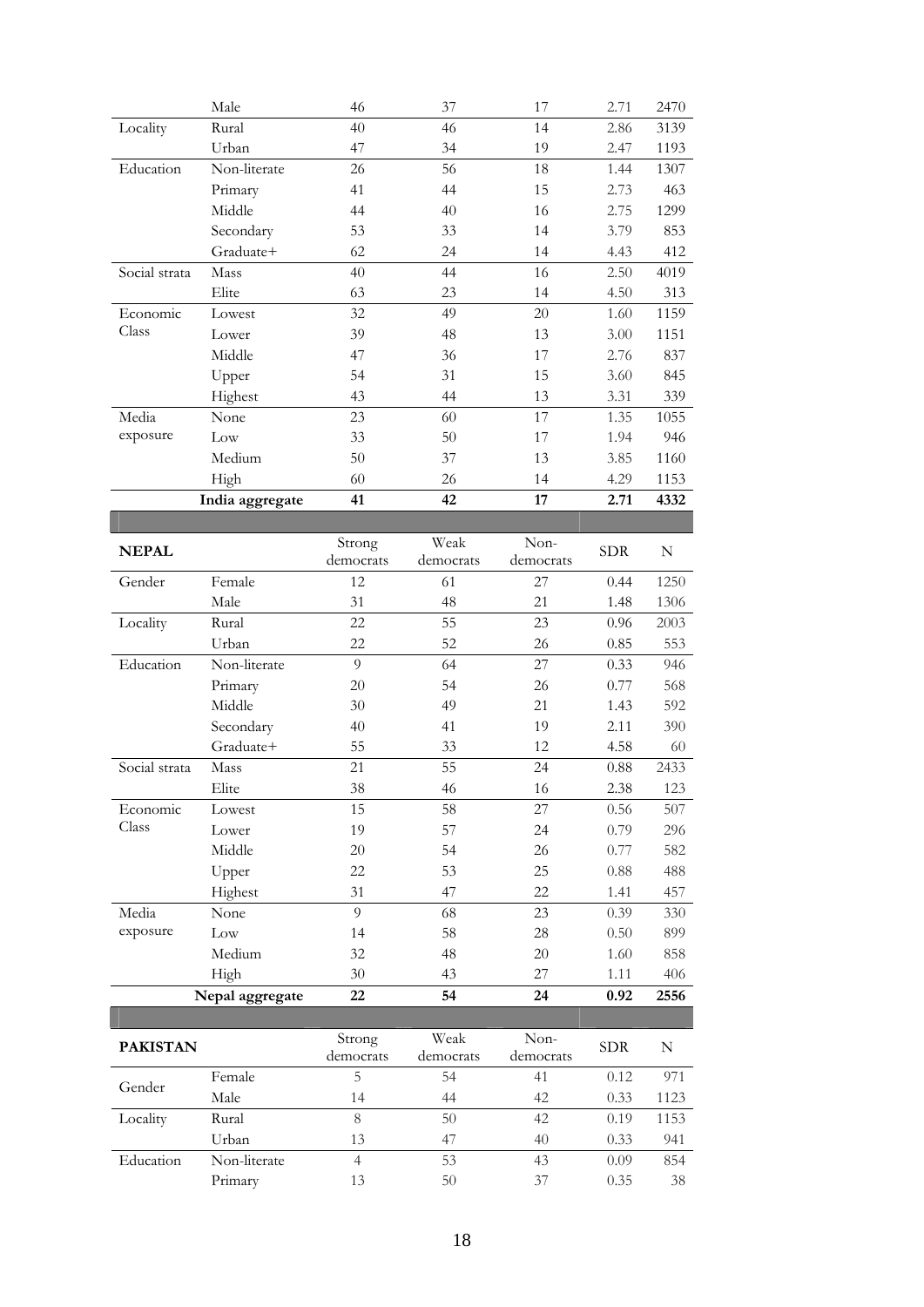|               | Middle             | 9  | 48 | 43 | 0.21 | 530  |
|---------------|--------------------|----|----|----|------|------|
|               | Secondary          | 16 | 45 | 39 | 0.41 | 526  |
|               | Graduate+          | 25 | 42 | 33 | 0.76 | 146  |
| Social strata | Mass               | 9  | 49 | 42 | 0.21 | 2021 |
|               | Elite              | 25 | 42 | 33 | 0.76 | 73   |
| Economic      | Lowest             | 5  | 46 | 49 | 0.10 | 388  |
| Class         | Lower              | 8  | 56 | 36 | 0.22 | 354  |
|               | Middle             | 10 | 47 | 43 | 0.23 | 460  |
|               | Upper              | 11 | 52 | 37 | 0.30 | 331  |
|               | Highest            | 18 | 45 | 37 | 0.49 | 337  |
| Media         | None               | 2  | 51 | 47 | 0.04 | 458  |
| exposure      | Low                | 8  | 56 | 36 | 0.22 | 684  |
|               | Medium             | 12 | 46 | 42 | 0.29 | 610  |
|               | High               | 21 | 37 | 42 | 0.50 | 342  |
|               | Pakistan aggregate | 10 | 49 | 41 | 0.24 | 2094 |

| <b>SRI LANKA</b> |                     | Strong<br>democrats | Weak<br>democrats | $Non-$<br>democrats | <b>SDR</b> | N    |
|------------------|---------------------|---------------------|-------------------|---------------------|------------|------|
| Gender           | Female              | 33                  | 52                | 15                  | 2.20       | 2116 |
|                  | Male                | 38                  | 48                | 14                  | 2.71       | 2024 |
| Locality         | Rural               | 33                  | 52                | 15                  | 2.20       | 3550 |
|                  | Urban               | 47                  | 38                | 14                  | 3.36       | 591  |
| Education        | Non-literate        | 17                  | 73                | 10                  | 1.70       | 126  |
|                  | Primary             | 22                  | 62                | 16                  | 1.38       | 670  |
|                  | Middle              | 36                  | 50                | 14                  | 2.57       | 2576 |
|                  | Secondary           | 48                  | 39                | 14                  | 3.43       | 642  |
|                  | Graduate+           | 54                  | 29                | 17                  | 3.18       | 127  |
| Social strata    | Mass                | 35                  | 51                | 14                  | 2.50       | 3946 |
|                  | Elite               | 48                  | 33                | 19                  | 2.53       | 194  |
| Economic         | Lowest              | 27                  | 59                | 16                  | 1.69       | 578  |
| Class            | Lower               | 27                  | 57                | 16                  | 1.69       | 584  |
|                  | Middle              | 34                  | 51                | 15                  | 2.27       | 550  |
|                  | Upper               | 39                  | 47                | 14                  | 2.79       | 648  |
|                  | Highest             | 46                  | 38                | 16                  | 2.88       | 375  |
| Media            | None                | 23                  | 71                | 6                   | 3.83       | 75   |
| exposure         | Low                 | 19                  | 68                | 13                  | 1.46       | 491  |
|                  | Medium              | 34                  | 50                | 16                  | 2.13       | 1510 |
|                  | High                | 40                  | 45                | 14                  | 2.86       | 2060 |
|                  | Sri Lanka aggregate | 35                  | 50                | 15                  | 2.52       | 4140 |

Note: Computation of the index for support for democracy followed a funnel method by taking into consideration responses to four questions. Three of them are: Q29b – The country should be governed by the army; Q29c – The country should be governed by a king; and Q29d – The country should be governed by those chosen by people in fair election. Responses to these questions are measured on a four-point scale, ranging from "Strongly agree" to "Strongly disagree". The fourth variable is a question eliciting agreement with one of the three statements provided: (1) Democracy is preferable to any other kind of government; (2) In certain situations, a dictatorial government is preferable to a democratic one; and (3) It does not matter to people like me whether we have democratic or non-democratic government. Strong democrats are one who opted for (1) in Question 41, and those who strongly disagreed or disagreed to Q29b and Q29c and those who strongly agreed to Q29d. Non-democrats are the ones who opted for (2) in Q41, strongly agreed or agreed with statements Q29b and Q29c, and strongly disagreed or disagreed with Q29d. The rest are counted as nondemocrats, who include a large number of who have no opinion on these questions. Figures in the table for three categories are in percentages.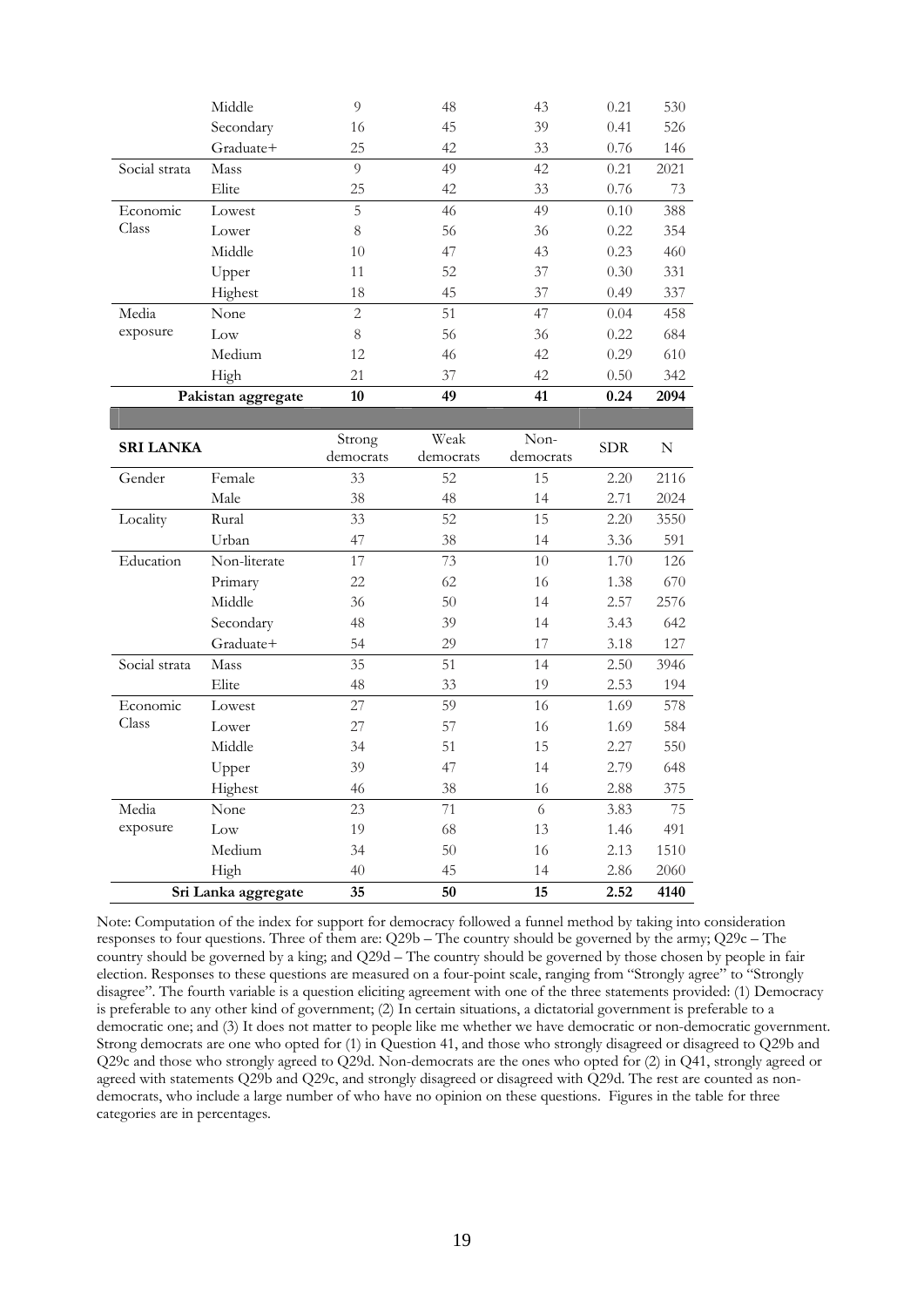| Table 11: SDR for participation, satisfaction with democracy, efficacy, and economic well-being |            |            |            |            |      |            |
|-------------------------------------------------------------------------------------------------|------------|------------|------------|------------|------|------------|
|                                                                                                 | South Asia | <b>BGD</b> | <b>IND</b> | <b>NPL</b> | PAK  | <b>SLK</b> |
| Mean score for political participation                                                          |            |            |            |            |      |            |
| Democrats                                                                                       | 46         | 58         | 43         | 47         | 41   | 45         |
| Non-democrats                                                                                   | 36         | 49         | 38         | 32         | 30   | 43         |
| <b>SDR</b>                                                                                      | 1.28       | 1.18       | 1.18       | 1.47       | 1.37 | 1.05       |
| Satisfaction with the working of democracy                                                      |            |            |            |            |      |            |
| Democrats                                                                                       | 65         | 75         | 76         | 37         | 38   | 51         |
| Non-democrats                                                                                   | 61         | 56         | 60         | 32         | 44   | 47         |
| <b>SDR</b>                                                                                      | 1.07       | 1.34       | 1.27       | 1.16       | 0.86 | 1.09       |
| Efficacy: Vote makes a difference                                                               |            |            |            |            |      |            |
| Democrats                                                                                       | 80         | 80         | 83         | 94         | 66   | 75         |
| Non-democrats                                                                                   | 66         | 66         | 66         | 83         | 56   | 67         |
| <b>SDR</b>                                                                                      | 1.21       | 1.21       | 1.26       | 1.13       | 1.18 | 1.12       |
| Satisfied with personal economic condition                                                      |            |            |            |            |      |            |
| Democrats                                                                                       | 53         | 56         | 61         | 64         | 70   | 36         |
| Non-democrats                                                                                   | 55         | 52         | 49         | 61         | 62   | 38         |
| <b>SDR</b>                                                                                      | 0.96       | 1.08       | 1.25       | 1.05       | 1.13 | 0.95       |
| Satisfied with country's economic condition                                                     |            |            |            |            |      |            |
| Democrats                                                                                       | 35         | 38         | 56         | 25         | 44   | 17         |
| Non-democrats                                                                                   | 37         | 43         | 37         | 29         | 45   | 22         |
| <b>SDR</b>                                                                                      | 0.95       | 0.88       | 1.51       | 0.86       | 0.98 | 0.77       |
| Personal economic condition will improve                                                        |            |            |            |            |      |            |
| Democrats                                                                                       | 55         | 55         | 69         | 60         | 60   | 40         |
| Non-democrats                                                                                   | 50         | 50         | 57         | 45         | 55   | 38         |
| <b>SDR</b>                                                                                      | 1.10       | 1.10       | 1.21       | 1.33       | 1.09 | 1.05       |
| Country's economic condition will improve                                                       |            |            |            |            |      |            |
| Democrats                                                                                       | 45         | 44         | 68         | 35         | 47   | 31         |
| Non-democrats                                                                                   | 37         | 44         | 54         | 21         | 39   | 37         |
| <b>SDR</b>                                                                                      | 1.22       | 1.00       | 1.26       | 1.67       | 1.21 | 0.84       |

#### **Table 12: Support for political institutions**

| Political institution    | South Asia | BGD | IND | NPL | PAK | SLK |
|--------------------------|------------|-----|-----|-----|-----|-----|
| National government      | 56         | 81  | 62  | 48  | 31  | 58  |
| Provincial government    | 36         |     | 60  |     | 33  | 50  |
| Local government         | 58         | 76  | 64  | 64  | 33  | 52  |
| Parliament               | 42         | 64  | 43  | 41  | 19  | 38  |
| Civil Service            | 51         | 61  | 47  | 48  | 31  | 58  |
| Police                   | 47         | 59  | 42  | 57  | 19  | 52  |
| Army                     | 72         | 87  | 74  | 62  | 64  | 72  |
| Courts                   | 60         | 75  | 58  | 60  | 33  | 70  |
| Election Commission      | 49         | 52  | 51  | 54  | 21  | 63  |
| <b>Political Parties</b> | 38         | 57  | 36  | 41  | 24  | 32  |
| Trust index              | 60         | 71  | 64  | 60  | 44  | 56  |

Note: Bangladesh and Nepal do not have a provincial government. Figures against each institution represent the percentage of citizens who have 'great deal' or 'some' trust in that institution.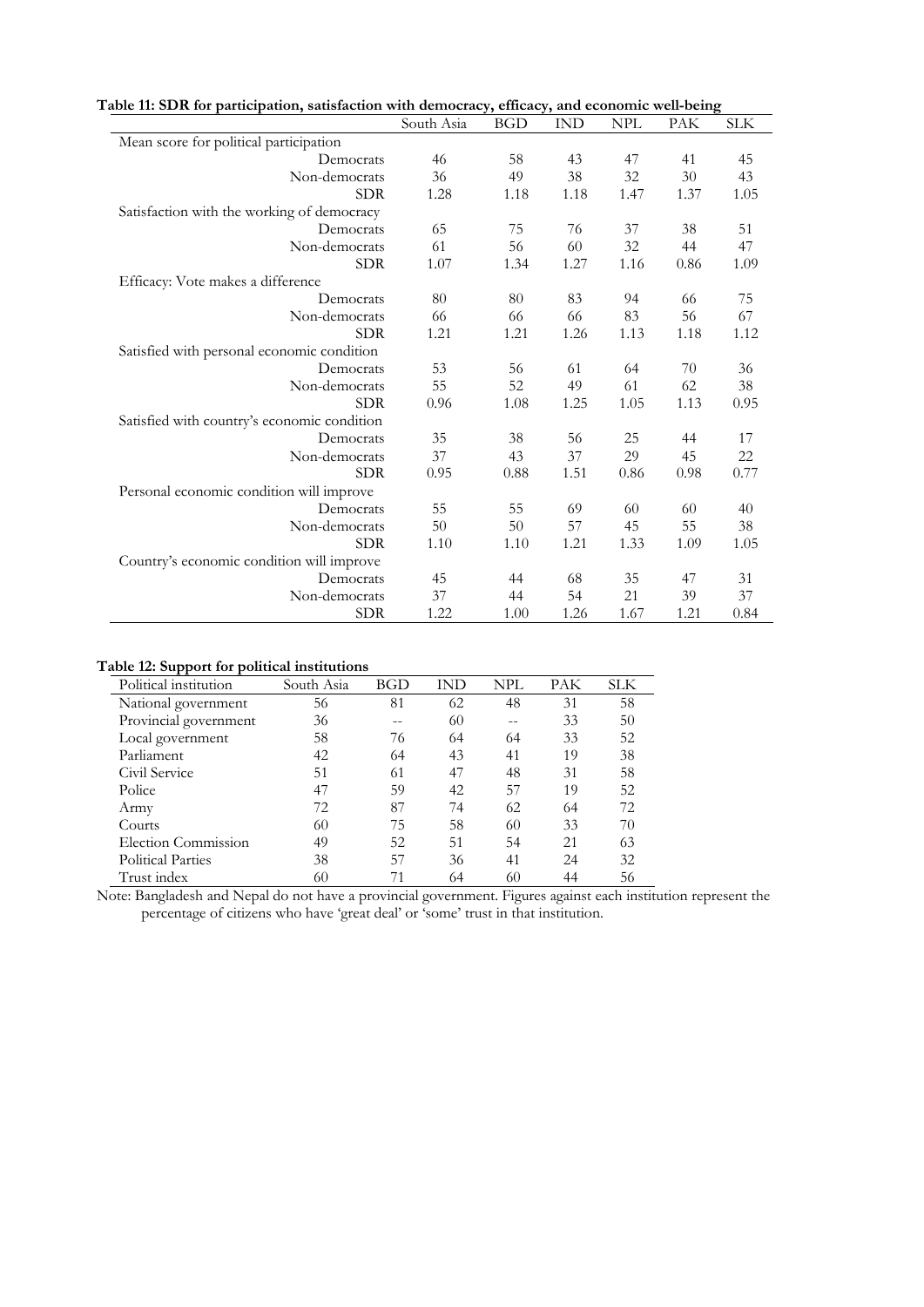### **Survey questions**

#### **1. Meaning of democracy**

Democracy is understood differently by different people. According to you what is democracy?

People often differ in their views on the characteristic that is essential to democracy. If you have to choose only one of the things that I am going to read, which one would you choose as the most essential element of democracy? 1. Opportunity to change government through elections 2. Freedom to criticize those in power 3. Equal rights to everyone 4. Basic necessities like food, clothes and shelter, etc for everyone

8. No opinion.

Different people give different answers about what they like about democracy. I will read out a few of these. Tell me which one of these do you like most about democracy?

1. Every one is free to speak and act 2. People have control over rulers

3. The weak are treated with dignity 4. Interest of minorities are protected

5. Any other 8. No opinion

Now let me talk about anxieties that many people have about democracy. Tell me which one of these do you dislike most about democracy?

1. Too many parties divide people 2. Rulers keep changing 3. Corruption increases

4. Those who have more votes dominate over others 5. Any other 8. No opinion

#### **2. Support for democracy**

Which one of the following three statements you agree most?

(1) Democracy is preferable to any other kind of government

(2) In certain situations, a dictatorial government is preferable to a democratic one

(3) It does not matter to people like me whether we have democratic or non-democratic government

How suitable is democracy to our country?

1. Very suitable 2. Suitable 3. Not suitable 4. Not at all suitable 8. No opinion

There are different ways in which a country may be governed. I will read out some suggestions. For each of these would you say that you strongly agree, agree, disagree or strongly disagree?

| Suggestion                                                                                     | Strongl<br>y agree | Agree | Disagr<br>ee | Strongly<br>disagree | No. | Could not<br>opinion understand |
|------------------------------------------------------------------------------------------------|--------------------|-------|--------------|----------------------|-----|---------------------------------|
| a. We should have a strong leader who does not<br>have to bother about elections               |                    |       |              |                      |     |                                 |
| b. The country should be governed by the army                                                  |                    |       | 3            |                      |     |                                 |
| c. The country should be governed by the a king                                                |                    |       |              |                      |     |                                 |
| d. The country should be governed by those<br>chosen by the people in a fair election          |                    |       | 3            | 4                    |     |                                 |
| e. All major decisions about the country should<br>be taken by experts rather than politicians |                    |       | 3            |                      |     |                                 |

#### **Political participation**

Thinking of whether you voted or not since you became eligible for voting, how would describe yourself – have you voted in every election, voted in most elections, voted in some elections, or hardly ever voted?

1. Voted in every election 2. Voted in most elections 3. Voted in some elections

4. Hardly ever voted 8. No opinion 9. Not applicable (Not eligible or eligible only once)

0. Could not understand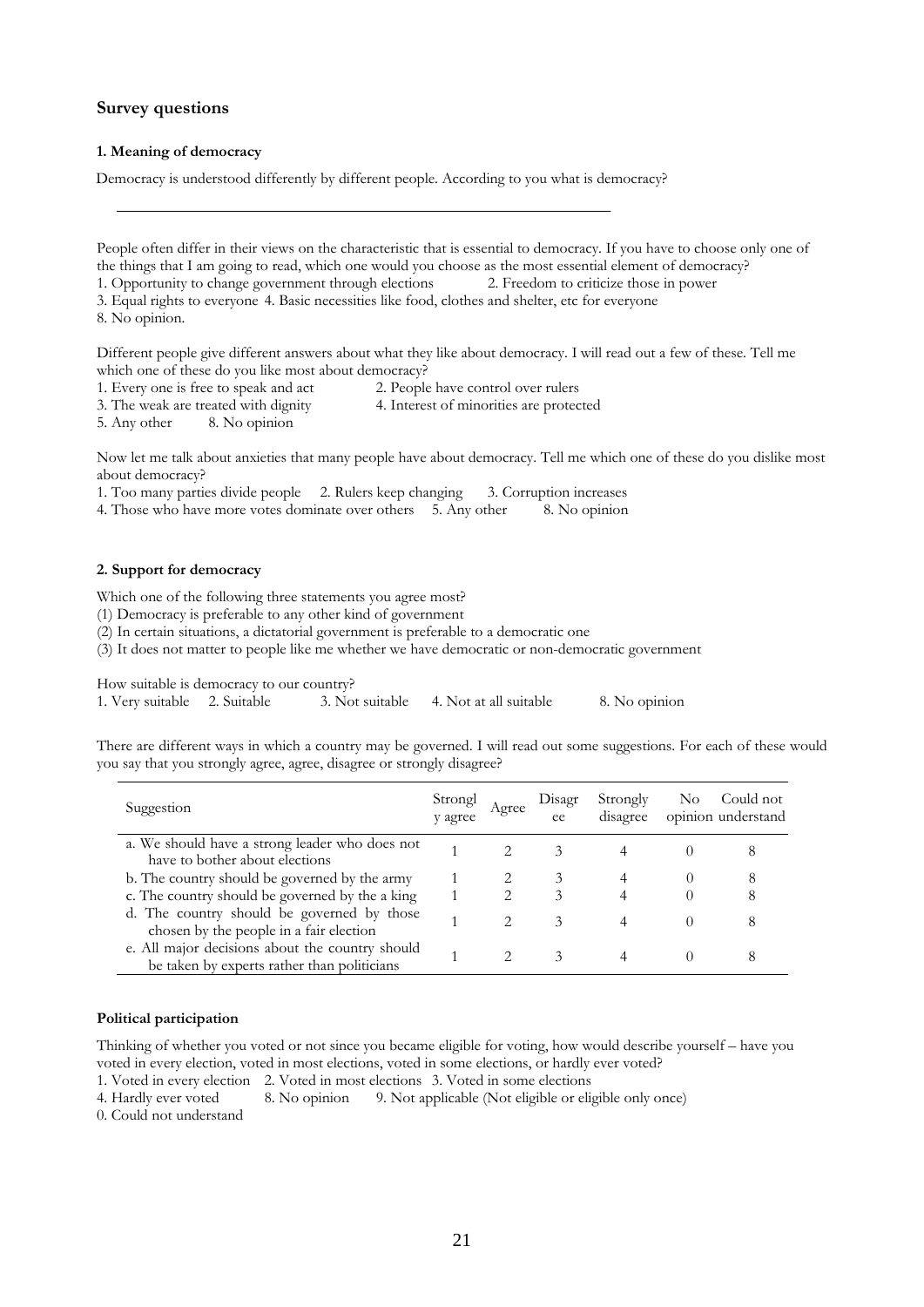Now I will ask you about some political activities that you may have ever taken part in. Tell me have you ever in your life taken part in

|                                             | Yes | Don't    | Could not  | NO      |
|---------------------------------------------|-----|----------|------------|---------|
|                                             |     | remember | understand | opinion |
| a. Any protest or demonstration or struggle |     |          |            |         |
| b. Campaign in elections or referendum      |     |          |            |         |

#### **Satisfaction with democracy**

On the whole how satisfied are you with the way democracy works in our country? Are you very satisfied, satisfied, neither satisfied nor dissatisfied, dissatisfied, or totally dissatisfied? 1. Very satisfied 2. Satisfied 3. Somewhat dissatisfied 4. Totally dissatisfied

8. No opinion 9. Could not understand

#### **Efficacy**

Do you think your vote has effect on how things are run in our country or do you think your vote makes no difference? 1. Has effect 2. Makes no difference 8. No opinion 0. Could not understand

#### **Economic well-being**

How satisfied are you with the economic condition of your household today? Are you very satisfied, satisfied, neither satisfied nor dissatisfied, dissatisfied, or very dissatisfied?

1. Very satisfied 2. Satisfied 3. Neither satisfied nor dissatisfied 4. Dissatisfied 5. Very dissatisfied

What do you think will be the economic condition of your household in the coming few years? Would you say that it will become much better, better, remain the same, become worse or much worse?

| 1. Much better | 2. Better 3. Remain the same |               | 4. Worse |
|----------------|------------------------------|---------------|----------|
| 5. Much worse  | 8. No opinion                | 9. No opinion |          |

How satisfied are you with the economic condition of India today? Are you very satisfied, satisfied, neither satisfied nor dissatisfied, dissatisfied, or very dissatisfied?

1. Very satisfied 2. Satisfied 3. Neither satisfied nor dissatisfied 4. Dissatisfied 5. Very dissatisfied

What do you think will be the economic condition of India in the coming few years? Would you say that it will become much better, better, remain the same, become worse or much worse?

- 1. Much better 2. Better 3. Remain the same 4. Worse
- 5. Much worse 8. No opinion 9. No opinion

#### **4. Support for political institutions**

I am going to name a number of political institutions. For each one, could you tell me how much trust you have in them. Is it a great deal of trust, some trust, not very much trust, or none at all?

| Political institution    | Great | Some | Not very | None   | $\rm No$ | Could not  |
|--------------------------|-------|------|----------|--------|----------|------------|
|                          | deal  |      | much     | at all | opinion  | understand |
| National government      |       |      |          |        |          |            |
| Provincial government    |       |      |          |        |          |            |
| Local government         |       |      |          |        |          |            |
| Parliament               |       |      |          |        |          |            |
| Civil Service            |       |      |          |        |          |            |
| Police                   |       |      |          |        |          |            |
| Army                     |       |      |          |        |          |            |
| Courts                   |       |      |          |        |          |            |
| Election Commission      |       |      |          |        |          |            |
| <b>Political Parties</b> |       |      |          |        |          |            |